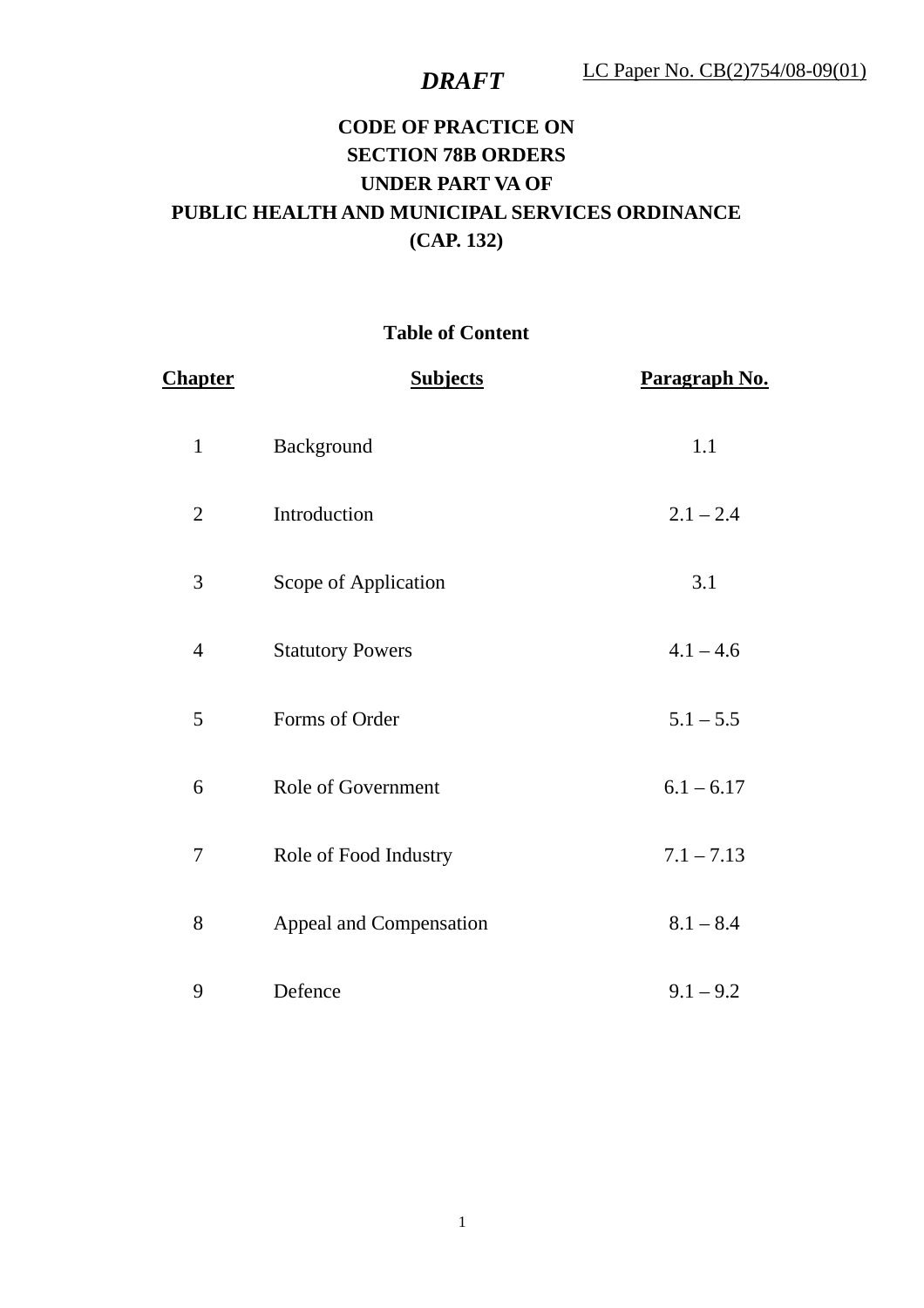# **Appendices**

| Appendix I   | Sample Order – Section 78B Order               |
|--------------|------------------------------------------------|
| Appendix II  | Sample Order – Revocation of Section 78B Order |
| Appendix III | Sample Order – Variation of Section 78B Order  |
| Appendix IV  | <b>Food Recall Notification Form</b>           |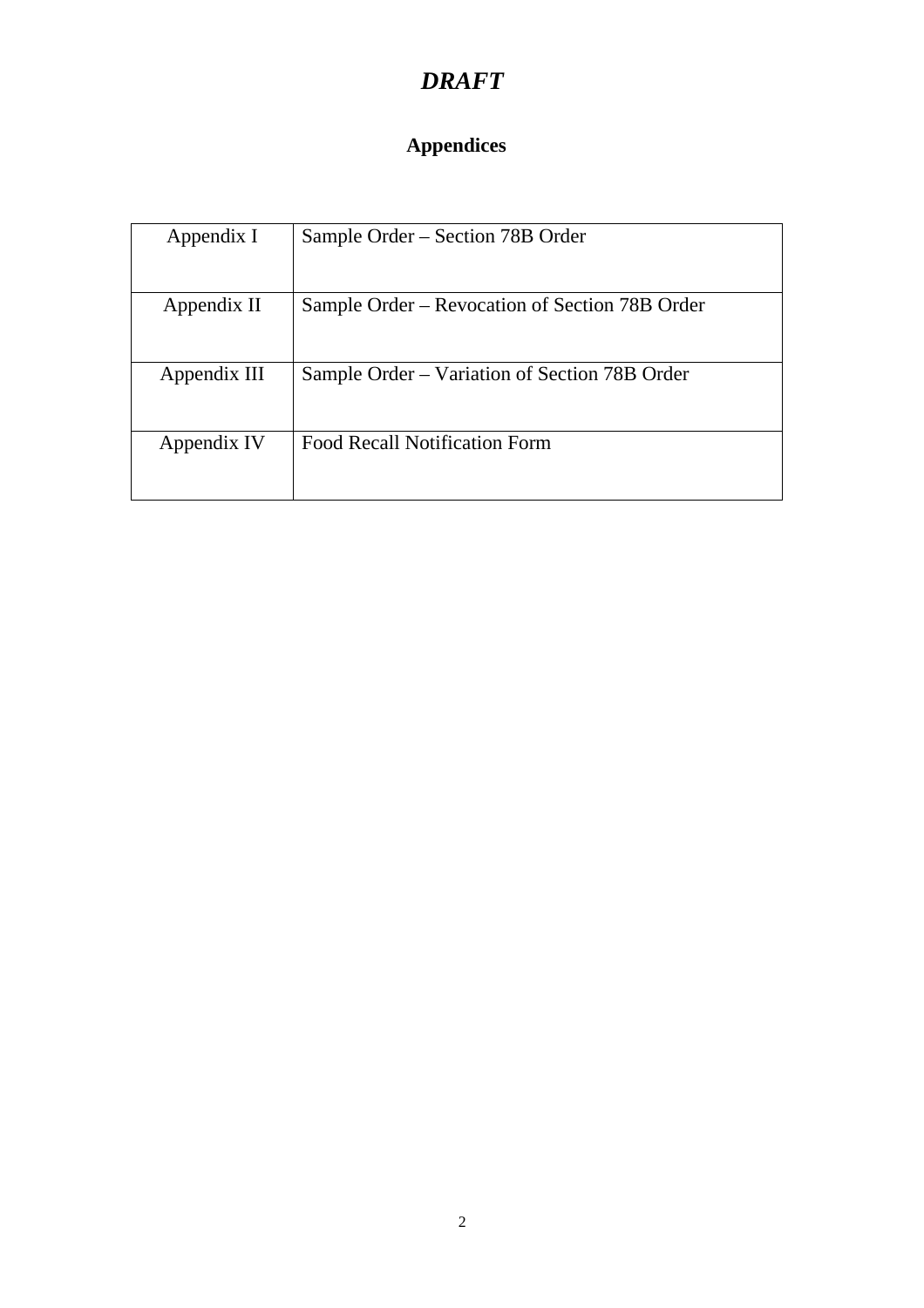#### **CHAPTER 1: BACKGROUND**

1.1 The Public Health and Municipal Services (Amendment) Ordinance 2008 was enacted by the Legislative Council on [xx 2009], introducing amendments to the Public Health and Municipal Services Ordinance (Cap 132) ("the Ordinance") to empower the Director of Food and Environmental Hygiene ("the Authority") to make an order under the new section 78B of Cap. 132 ("section 78B order") if the Authority has reasonable grounds to believe that the making of the order is necessary to prevent or reduce the possibility of a danger to public health or to mitigate the adverse consequence of a danger to public health. The orders may –

- (a) prohibit the import of any food;
- (b) prohibit the supply<sup>1</sup> of any food;
- (c) direct that any food supplied be recalled;
- (d) direct that any food be impounded, isolated, destroyed or otherwise disposed of; or
- (e) prohibit the carrying on of an activity in relation to any food or permit the carrying on of such activity in accordance with conditions.

 $\overline{a}$ <sup>1</sup> "Supply" means (a) to sell the food; (b) to offer, keep or exhibit the food for sale; (c) to exchange or dispose of the food for consideration; (d) to transmit, convey or deliver the food in pursuance of (i) a sale; or (ii) an exchange or disposal for consideration; or (e) for commercial purposes, to give the food as a prize or to make a gift of the food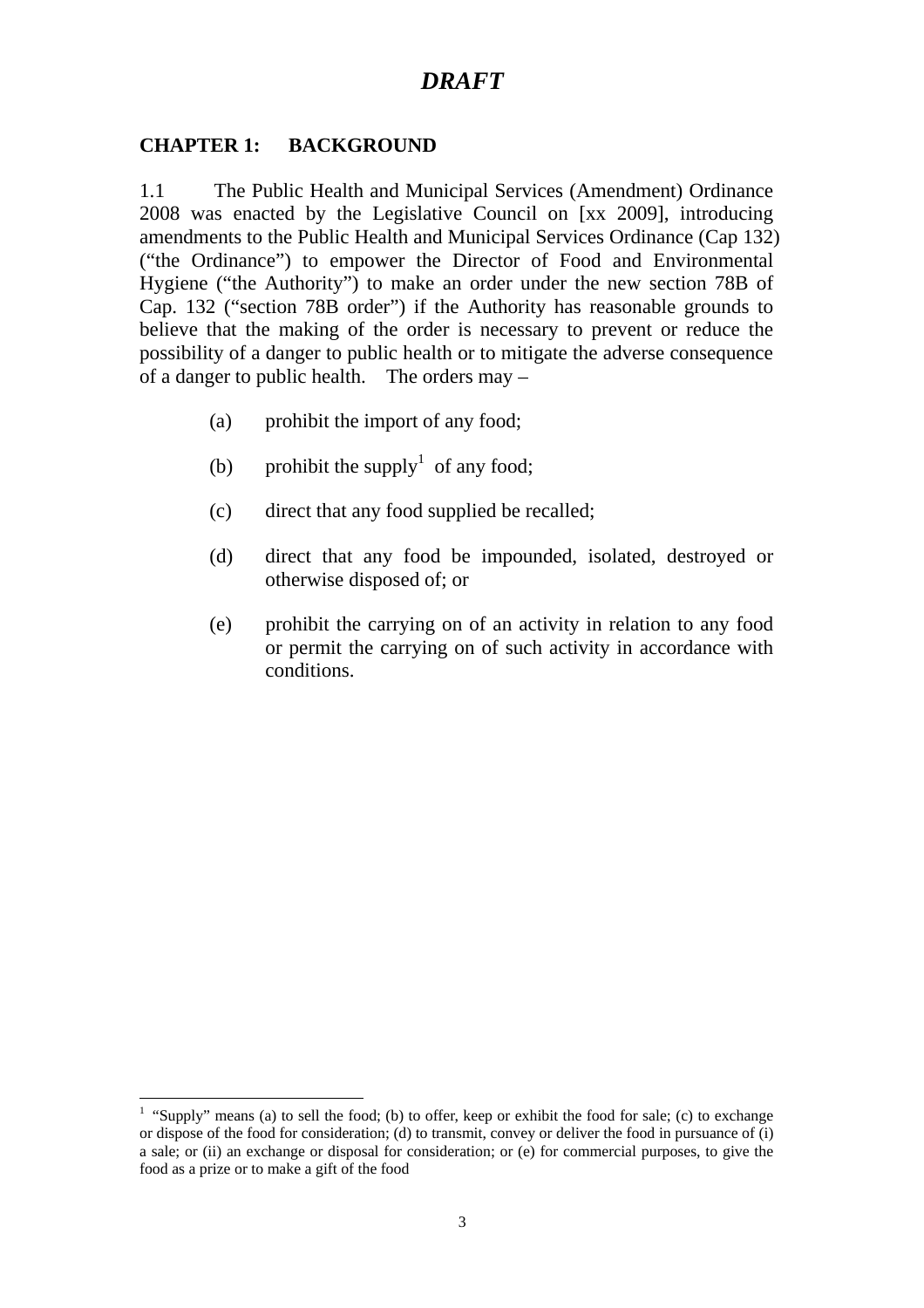#### **CHAPTER 2 INTRODUCTION**

2.1 This Code of Practice is issued under the new section 78K of the Ordinance. This Code of Practice (hereinafter referred to as the "Code"), is identified as "Code of Practice on Section 78B Orders" in Gazette Notice (xx of xx), and takes effect on xx 2009. Although a failure on the part of any person to observe any provision of the Code shall not of itself render that person liable to any civil or criminal proceedings, it is important to note that compliance with the Code does not of itself confer immunity from any legal obligations in Hong Kong. If in any legal proceedings<sup>2</sup>, the court<sup>3</sup> is satisfied that a provision of the Code is relevant to determining a matter that is in issue in the proceedings –

- (a) the Code is admissible in evidence in the proceedings; and
- (b) proof that the person contravened or did not contravene a relevant provision of the Code may be relied on by any party to the proceedings as tending to establish or negate that matter.

2.2. The Authority may from time to time revise the whole or any part of the Code after consulting stakeholders, if possible, and may at any time revoke the Code.

2.3 This Code aims to –

- (a) explain the relevant powers of the Government; and
- (b) set out the actions that the trade should take for compliance with section 78B orders.

2.4 The making of a section 78B order is in the common interest of the industry, the government and, in particular, the consumers. While it is an effective and powerful tool to remove from the market any food that may be unsafe, it is always in the best interest of both the trade and the consumers for the relevant traders to suspend import/ supply or carry out recalls voluntarily. An industry-initiated recall (voluntary recall), which is much more common than a mandatory one in different overseas jurisdictions, is a fundamental way for any responsible trader to ensure that unsafe food is not consumed. It must be emphasized that the objective of a section 78B order is not to penalize a trader, but to secure cooperation from the trade to protect public health in a systematic and effective manner.

 $\overline{a}$ <sup>2</sup> "Legal proceedings" includes proceedings of the Municipal Services Appeals Board for an appeal against a section 78B order

<sup>&</sup>lt;sup>3</sup> "Court" includes a magistrate and the Municipal Services Appeals Board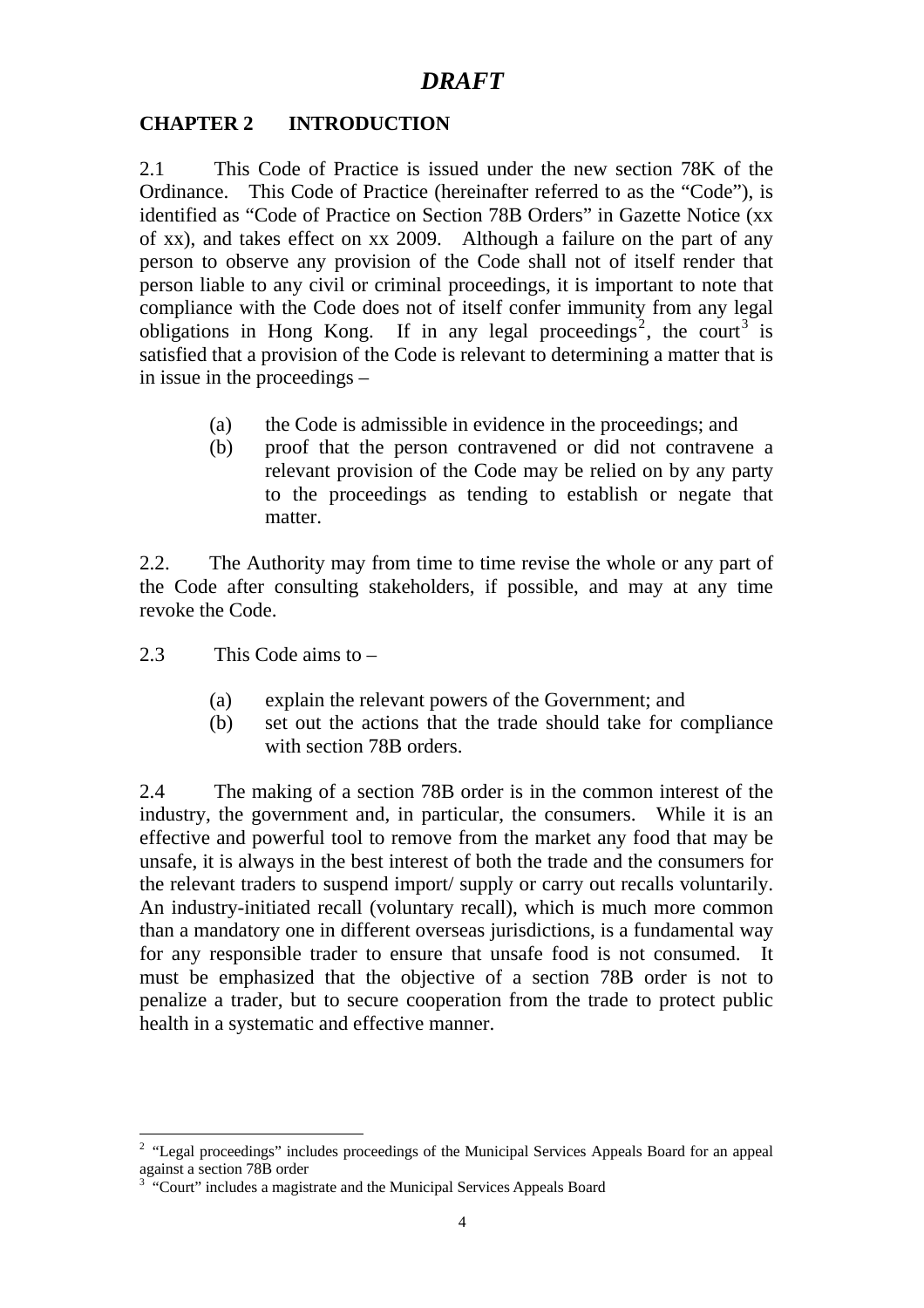#### **CHAPTER 3 SCOPE OF APPLICATION**

3.1 Legal provisions related to section 78B order issued under new Part VA of the Ordinance are applicable to food that has the meaning given to it by section 2(1) of the Ordinance (e.g. meat, dairy products, vegetables, bakery products, canned food, bottled soft drink and bottled water, flour, egg, etc.) but includes also live poultry, live reptiles and live fish. The scope of an individual order however depends on what is specified in the actual order.

| "Food" in section | includes (a) drink; (b) chewing gum and other products       |  |
|-------------------|--------------------------------------------------------------|--|
| $2(1)$ of Cap 132 | of a like nature and use; (c) smokeless tobacco              |  |
|                   | products; and (d) articles and substances used as            |  |
|                   | ingredients in the preparation of food or drink or of        |  |
|                   | such products, but does not include (i) live animals,        |  |
|                   | live birds or live fish (excluding shell fish); (ii) water,  |  |
|                   | other than $(A)$ aerated water; $(B)$ distilled water; $(C)$ |  |
|                   | water from natural springs, either in its natural state or   |  |
|                   | with added mineral substances; and (D) water placed in       |  |
|                   | a sealed container for sale for human consumption; (iii)     |  |
|                   | fodder or feeding stuffs for animals, birds or fish; or      |  |
|                   | (iv) articles or substances used only as drugs               |  |
|                   |                                                              |  |
|                   |                                                              |  |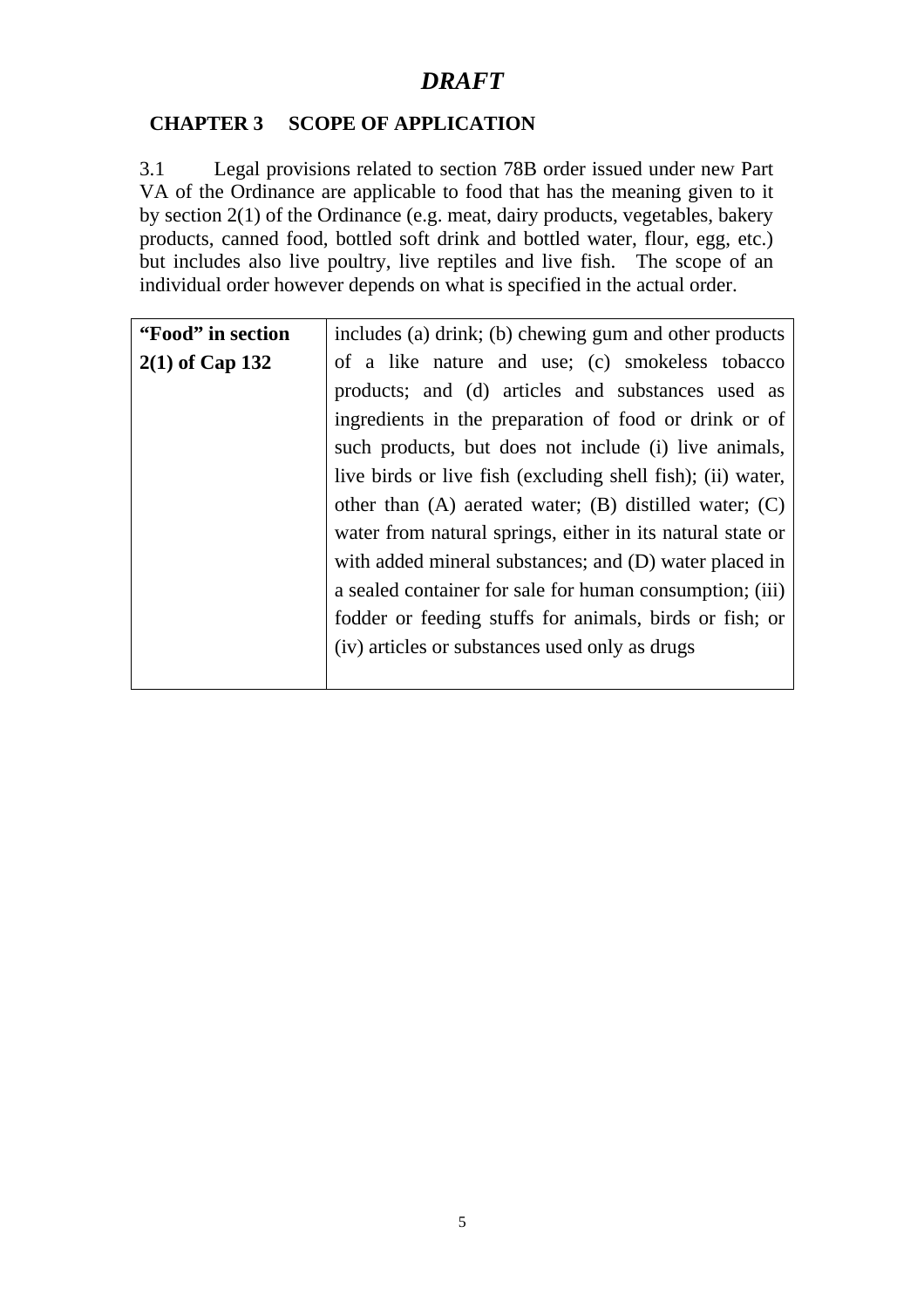#### **CHAPTER 4: STATUTORY POWERS**

4.1 The Authority may make a section 78B order if the Authority has reasonable grounds, at the time of making the order, to believe that the making of the order is necessary to prevent or reduce a possibility of danger to public health or to mitigate any adverse consequence of a danger to public health.

4.2 The Authority is empowered to make a section 78B order to do any one or more of the acts as specified below –

- (a) prohibit the import of any food for the period specified in the order;
- (b) prohibit the supply of any food for the period specified in the order;
- (c) direct that any food supplied be recalled and specify the manner in which, and the period within which, the recall is to be conducted;
- (d) direct that any food be impounded, isolated, destroyed or otherwise disposed of and specify the manner in which, and the period within which, the impounding, isolation, destruction or disposal is to be conducted;
- (e) prohibit the carrying on of an activity in relation to any food, or permit the carrying on of such activity in accordance with conditions specified in the order, for the period specified in the order.

4.3 A section 78B order may be addressed to a particular person or particular persons, a class of persons or all persons. Hence, the Authority may confine the persons to whom the section 78B order will apply by specifying that person or persons in the order.

4.4 A person bound by a section 78 order who contravenes a term of the order commits an offence and is liable on conviction to a fine at level 6 (\$100,000) and imprisonment for 12 months.

4.5 If it appears to a public officer, authorized in writing in that behalf by the Authority, that a term of a section 78B order has been contravened by a person bound by the order in respect of any food, the public officer may seize and remove from the person any such food or any package in which it is contained; affix to any such food that is in the person's possession a mark, seal or other designation; or destroy or otherwise dispose of any such food that is in the person's possession.

4.6 Apart from the power to make a section 78B order, the Authority may also require a person bound by the order to inform the Authority of the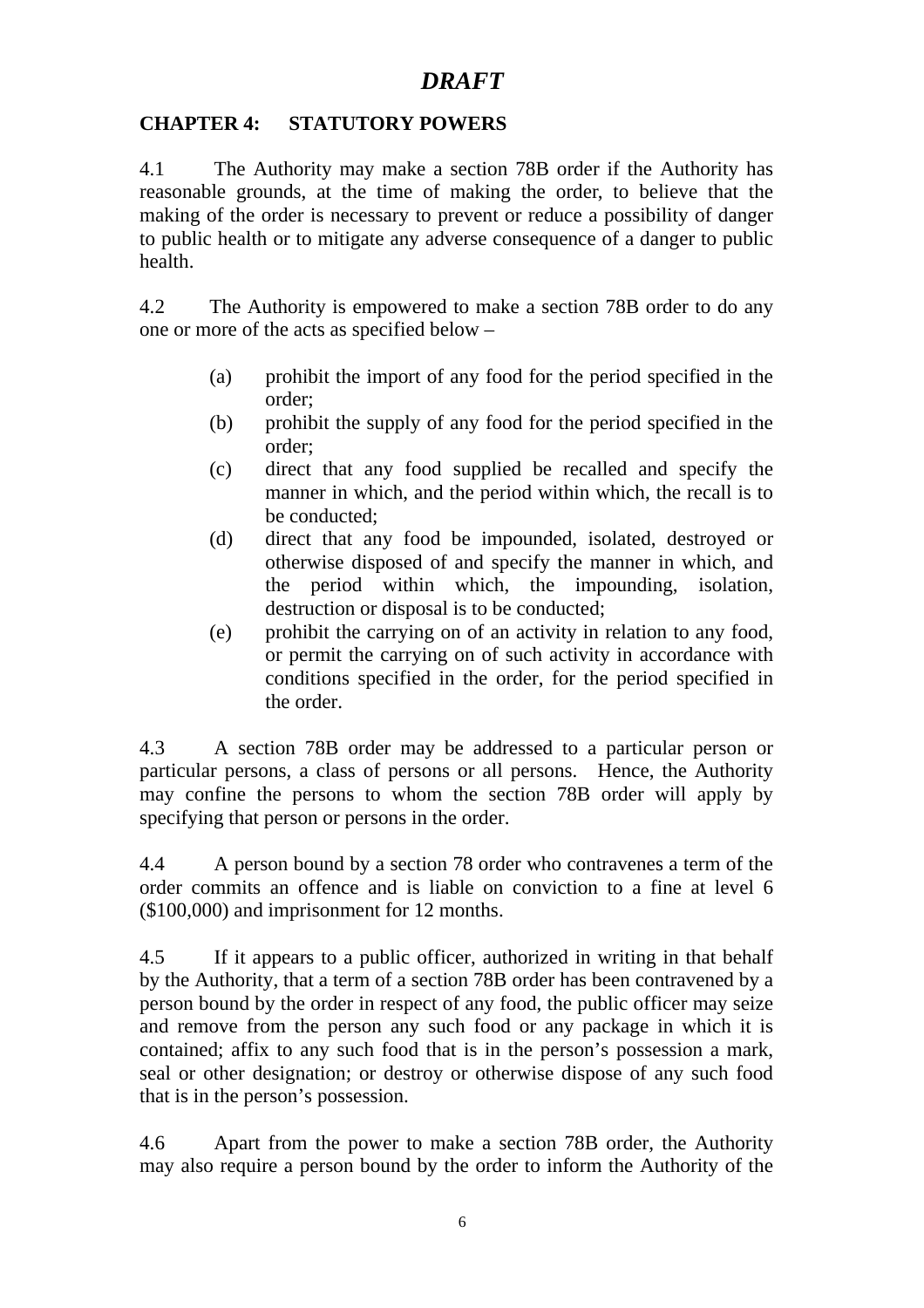actions taken by the person in relation to the order (e.g. providing progress reports on a recall exercise), or to provide samples of the food that is the subject of the order for testing and analysis. If the Authority has reasonable grounds to believe that a person possesses any information or document that may assist the Authority in deciding whether to make, vary or revoke a section 78B order, the Authority may require the person to provide any such information or document. Anyone who fails to provide the Authority with the required information or document may be liable to a fine at level 3 (\$10,000) and imprisonment of 3 months.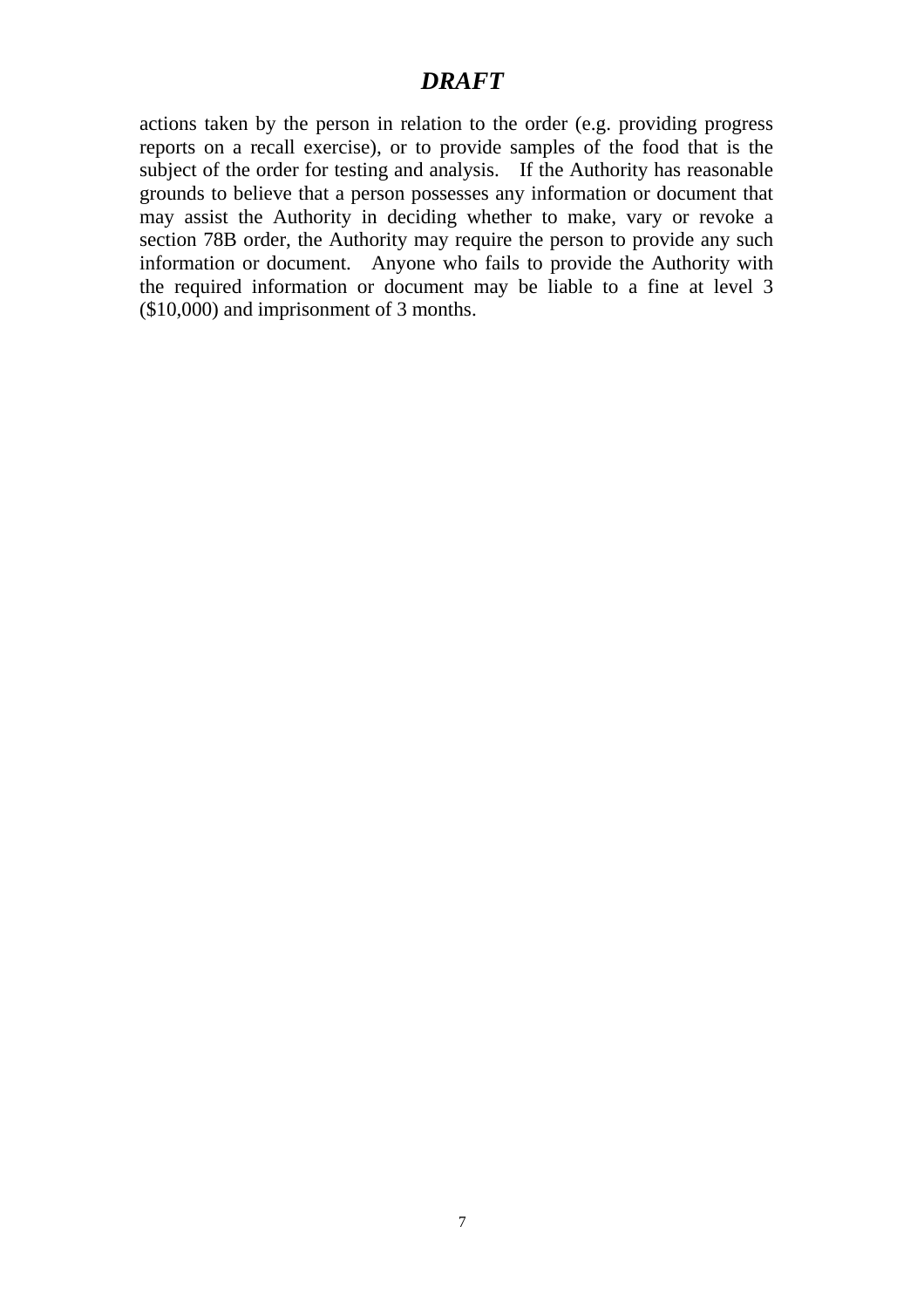### **CHAPTER 5: FORMS OF ORDER**

#### **Prohibition of import**

5.1 Given the large amount of food imported into Hong Kong, a section 78B order to prohibit import is a highly effective and direct measure for stopping problem food from entering the Hong Kong market. If only the food products produced by a particular overseas plant or only the food products of a particular batch to be imported from overseas are problematic, a prohibition of import is likely to apply to that particular plant or that particular batch of food, instead of all of the relevant food products from the whole exporting country/place.

### **Prohibition of supply**

5.2 If the problematic food has already entered Hong Kong or the food is locally produced or manufactured, the Authority will consider making a section 78B order to prohibit supply. Food traders will no longer be allowed to put the food concerned on the market for the period specified in the order.

#### **Recall**

5.3 If the problematic food has already left the control of the food manufacturers, importers or distributors, it may be necessary for the Authority to make a section 78B order directing the parties concerned to take action to recall the food. A recall means the recovery of the food from all points in the food chain, including the final consumers. The order will direct that any food supplied be recalled in the manner specified in the order. For example, the order may require the food traders to arrange a public recall announcement and immediately notify all known consumers of the recall and the related arrangements.

#### **Impounding, etc. or activity in relation to food**

5.4 Depending on the circumstances, the Authority may also make a section 78B order to require the food traders to impound, isolate, destroy or otherwise dispose of the problem food concerned in the manner specified in the order, or to prohibit the carrying on of an activity in relation to any food, or to permit the carrying on of such activity in accordance with specified conditions.

#### **Points to note**

5.5 It must be emphasized that the making of a section 78B order is not an impediment to the taking of any other legal action that may be available to the Government under any law. Also, it is not a defence for a person who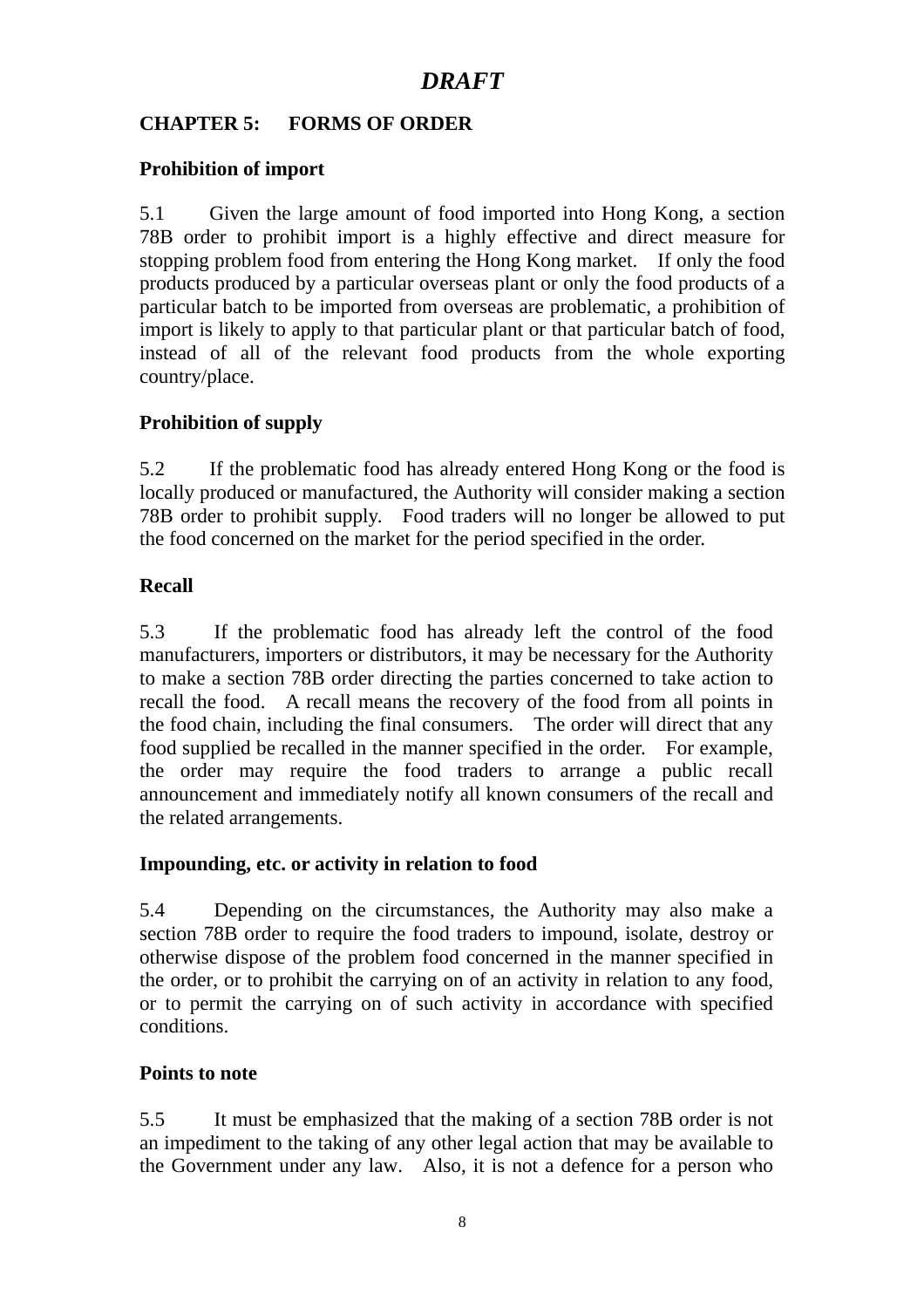has contravened a section 78B order to show that the food concerned is the subject of a licence, permit or any other form of authorization issued or granted under any Ordinance.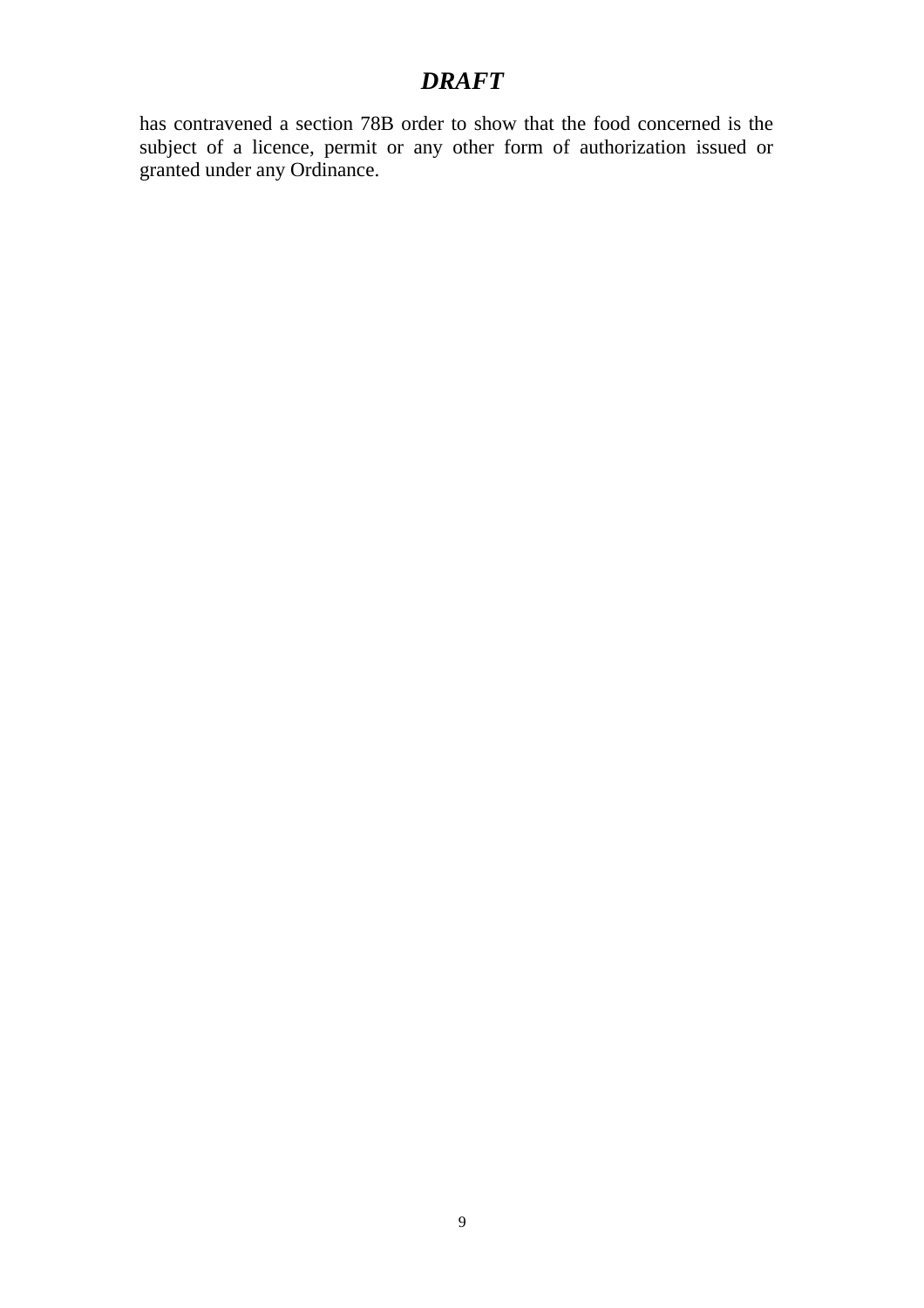### **CHAPTER 6: ROLE OF GOVERNMENT**

#### **Making of a section 78B order**

6.1 In determining whether there are reasonable grounds to make a section 78B order to prevent or reduce the possibility of a danger to public health or to mitigate the adverse consequence of a danger to public health, the Authority may, in so far as is practicable and reasonable, take into account all factors relevant to the circumstances of the case that the Authority considers appropriate, including but not limited to the following –

- (a) information obtained from any importer or supplier of the food;
- (b) information, reports or testing results obtained from a public analyst;
- (c) information (including reports, alerts, warnings and advisories) obtained from any international food or health authority or the food or health authority of any place;
- (d) the time required for obtaining reports or testing results from a public analyst;
- (e) characteristics of any hazard in the food, the level of the hazard in the food, consumption pattern of the food and the exposure of the general public and vulnerable groups to the food;
- (f) any statutory requirement relating to the food;
- (g) information on the source and extent of the hazard, in particular on whether the hazard exists throughout or in any part of the manufacture or supply chain or is limited to a particular batch of food.

6.2 The Authority is to state clearly in the order the person, persons or class of persons to be bound by the order, the particulars of the food, the reason for making the order, the prohibition or action required and conditions (if any) under the order, and the period within which the relevant act is prohibited or required. Sample orders are provided at Appendices I, II & III. The sample orders are for reference only and a section 78B order is subject to modifications taking into account the actual circumstances of each case.

6.3 In cases where there is only a sole importer or a local manufacturer and a few easily identified retailers, a section 78B order may be addressed to and served on the particular importer or local manufacturer and the retailers. In such cases, an order will take effect when it is served. However, in cases where the food concerned has been widely distributed, it may not be possible for the Authority to serve the order on every single food trader. In order to protect public health, the orders will be published in the Gazette. In such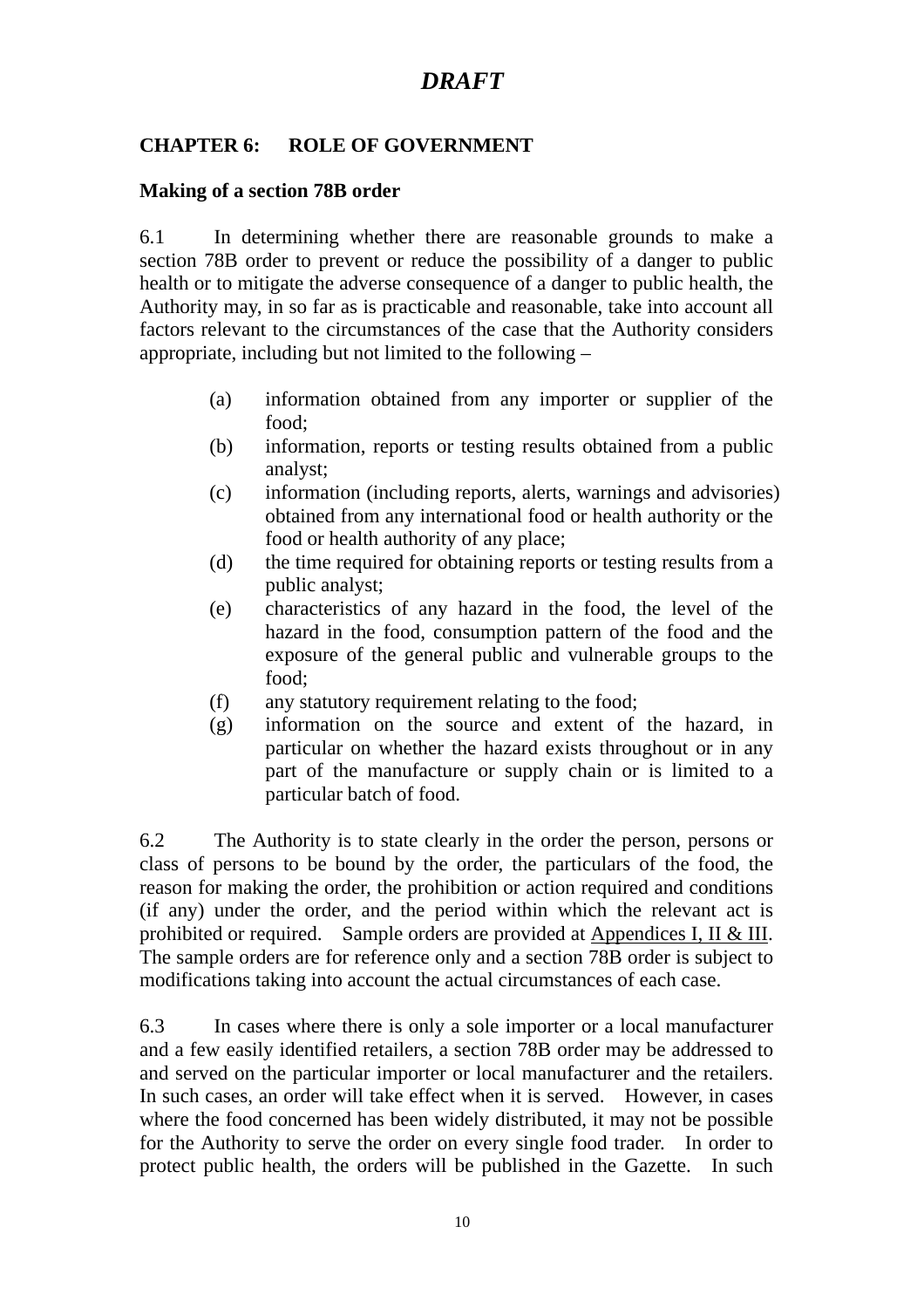cases, an order will take effect at the beginning of the day on which it is published in the Gazette.

6.4 After a section 78B order is made, the Food and Environmental Hygiene Department ("FEHD") may take the following actions –

- (a) make public announcements through press release, electronic alerts, and internet;
- (b) enforce the order and monitor the progress;
- (c) assess the adequacy of actions taken;
- (d) request for information;
- (e) take samples of the food that is the subject of the order for analysis, bacteriological or other examinations;
- (f) vary or revoke the order;
- (g) monitor the disposal of food;
- (h) audit the effectiveness of the order; and
- (i) consider the need to tighten up the licensing requirements (where the recall / cessation of supply is related to serious defects in the manufacturing process locally).

6.5 For industry-initiated recalls / cessation of supply or import of food (voluntary recalls / cessation of supply or import), the FEHD may also take the above actions as necessary, depending on the actual circumstances. For both mandatory and voluntary recall / cessation of supply or import, the FEHD may publicize the recall / cessation of supply or import when it considers that the public needs to be alerted to the possible danger to public health or that clarification of the situation needs to be made to allay public concerns. The FEHD may, depending on circumstances, alert the public before making a section 78B order.

#### **Make public announcements through press release, electronic alerts and internet**

6.6 Even before a section 78B Order is made, the FEHD may via press release or the website of the Centre for Food Safety (CFS) (www.cfs.gov.hk) announce a food alert or the possibility of making an order. Information will also be disseminated to the traders concerned through the Rapid Alert System of the CFS. Traders interested to join the system should approach the Risk Communication Section of CFS at 2867 5125 for details or visit the CFS's website (http://www.cfs.gov.hk/english/whatsnew/whatsnew\_rasi.gtml).

#### **Enforce the order and monitor the progress**

6.7 FEHD officers will contact parties concerned, if necessary, to check on the actions taken in relation to the order, or to request detailed information on the volume of import or distribution, time of import or distribution, stock remaining and distribution chain. As explained in paragraph 4.6, a person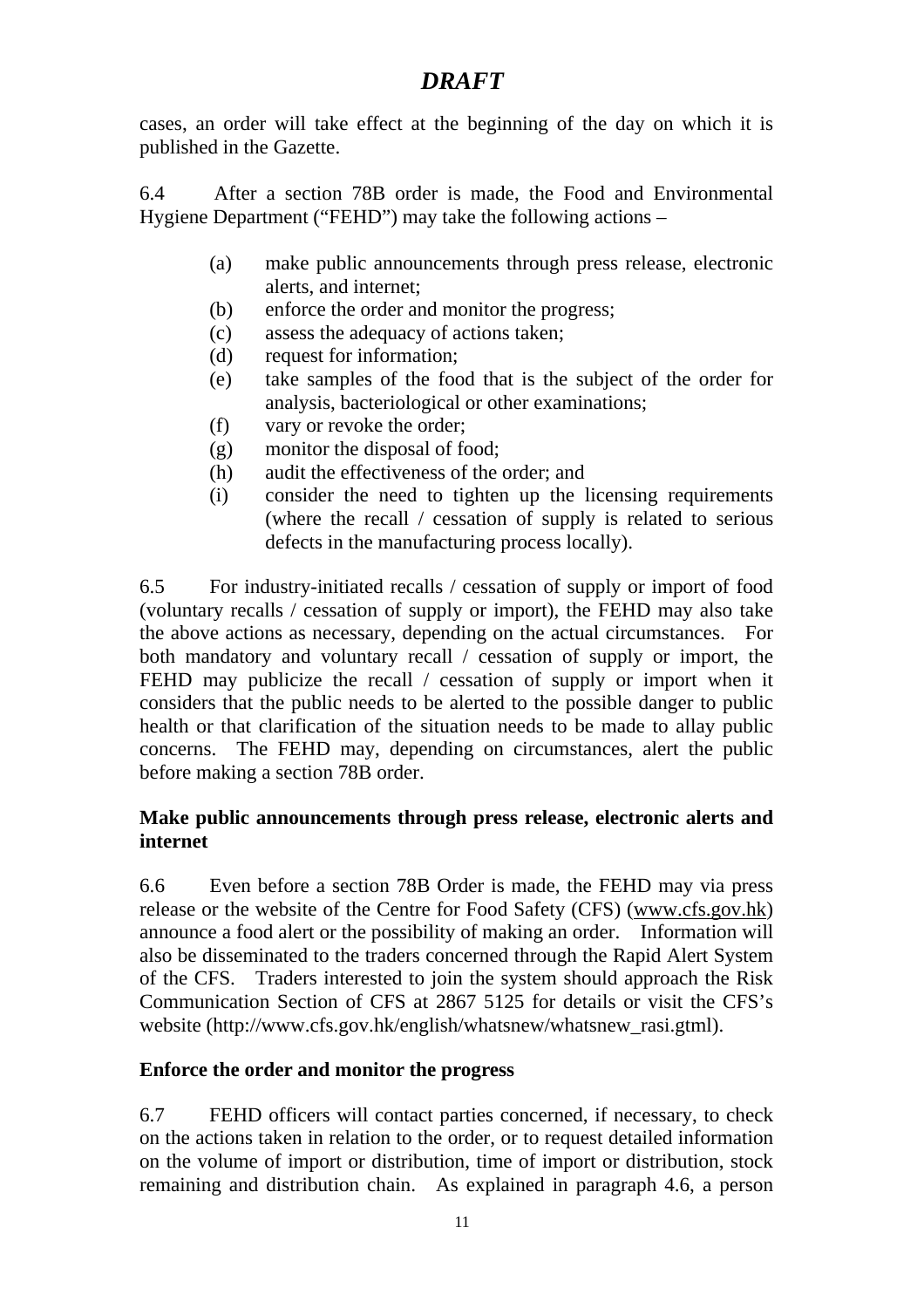bound by a section 78B order is obliged under the law to provide the information requested. The Authority may, as necessary, require traders to submit interim reports at interval (e.g. within 2 weeks) on the relevant information, including the progress of meeting the requirements set out in the section 78B order. Depending on the circumstances in each case, the Authority may require the traders to take all, or some, of the steps listed in paragraph 7.13 or to include other requirements. FEHD officers may conduct checking at retail outlets to ensure that the section 78B order has been complied with and the remaining stock are properly stored and protected.

#### **Assess the adequacy of actions taken**

6.8 FEHD may assess the adequacy of the traders' action, including the following:

- (a) prompt announcement of recall / prohibition of supply or import through the media;
- (b) setting up of customer enquiry service:
- (c) agreement amongst the importers, distributors and retailers on recall / prohibition of supply or import arrangement, such as convenient and adequate locations for return of the food concerned;
- (d) the promptness in withdrawing the food concerned from shelves at retail end and proper storage of food in locations which are inaccessible by the customers pending return to warehouse of importers or distributors;
- (e) the promptness in returning the food withdrawn to the warehouse of importers or distributors and the appropriate way of disposal; and
- (f) whether proper record of the recalled food is kept by traders concerned;
- (g) the investigation into the cause of defect and the remedial action taken (investigation report with improvement measures to be submitted to FEHD).

#### **Request for information**

6.9 Food traders concerned should provide FEHD with information or documents on results of further tests of relevant food and further available information about the food from parties concerned (e.g. manufacturer of product or regulatory agency of the food exporting country).

#### **Take samples of the food that is the subject of the order**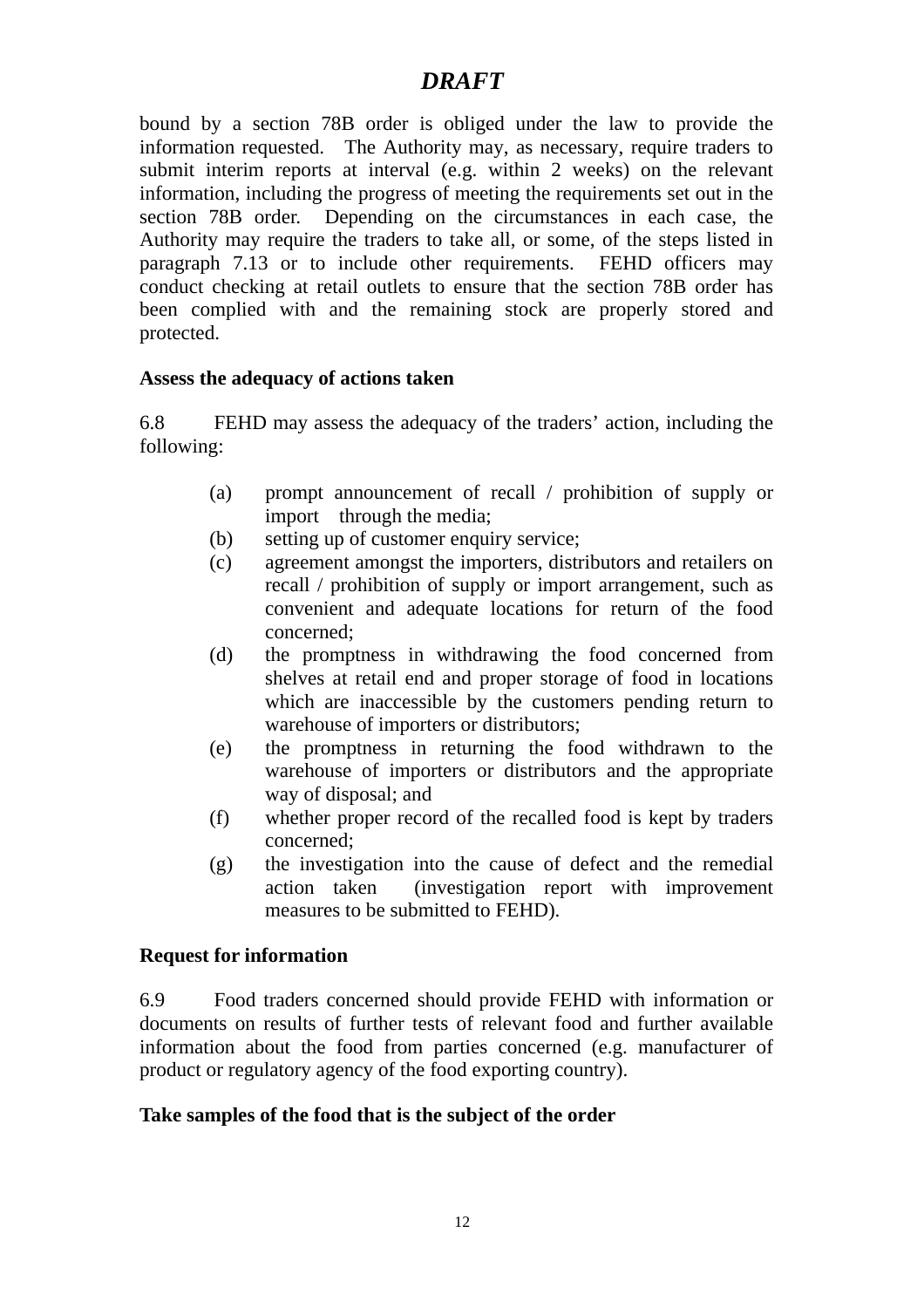6.10 Food traders concerned should offer assistance to staff of FEHD to take sample of the relevant food for analysis, or for bacteriological or other examination.

#### **Vary or revoke the order**

6.11 Based on various factors, such as subsequent test results and professional judgment, the Authority may revoke a section 78B order, or vary the length of the order period, the manner of disposal, etc.

#### **Monitor the disposal**

6.12 The Authority may specify in a section 78B order the manner of the disposal of the relevant food and its proper storage in locations which are inaccessible by the customers before disposal. In the case of a section 78B order which does not include a direction to dispose of the relevant food, the trader concerned should upon request, inform FEHD of the quantity of the food concerned and the intended way of disposal in writing before taking action for the disposal. The trader should also seek permission and advice from the Environmental Protection Department before disposal at landfills, and to invite FEHD officers to supervise the disposal at landfills to ensure the recalled food are properly destroyed. For permission to return the recalled food to the country/place of origin or deliver to other destination for reprocessing or disposal, FEHD will consider the request on a case-by-case basis and the applicant will be informed of the way of disposal acceptable to FEHD accordingly.

#### **Audit the effectiveness of a section 78B order**

6.13 The food traders concerned should, upon request by FEHD, submit interim reports at intervals. FEHD may also assess the effectiveness of the order by conducting checks at retail outlets to ensure withdrawal of the relevant food from shelves, the compliance of requirements as stipulated in the relevant order, prompt return of the recalled food to distributors, sufficiency of customer hotlines and adequate points for receiving recalled food from the customers, etc. Enforcement action such as marking and sealing the food specified in the order to restrict its further movement may be taken if FEHD finds that the requirements as stipulated in the section 78B order are not complied with.

#### **Consider the need to tighten up the licensing requirements**

6.14 If the defects of the relevant food are caused by insufficient licensing control of local licensed food businesses, FEHD may review the licensing requirements or conditions and consider imposing additional licensing requirements or conditions to the licensee in order to prevent recurrence of similar problem in future.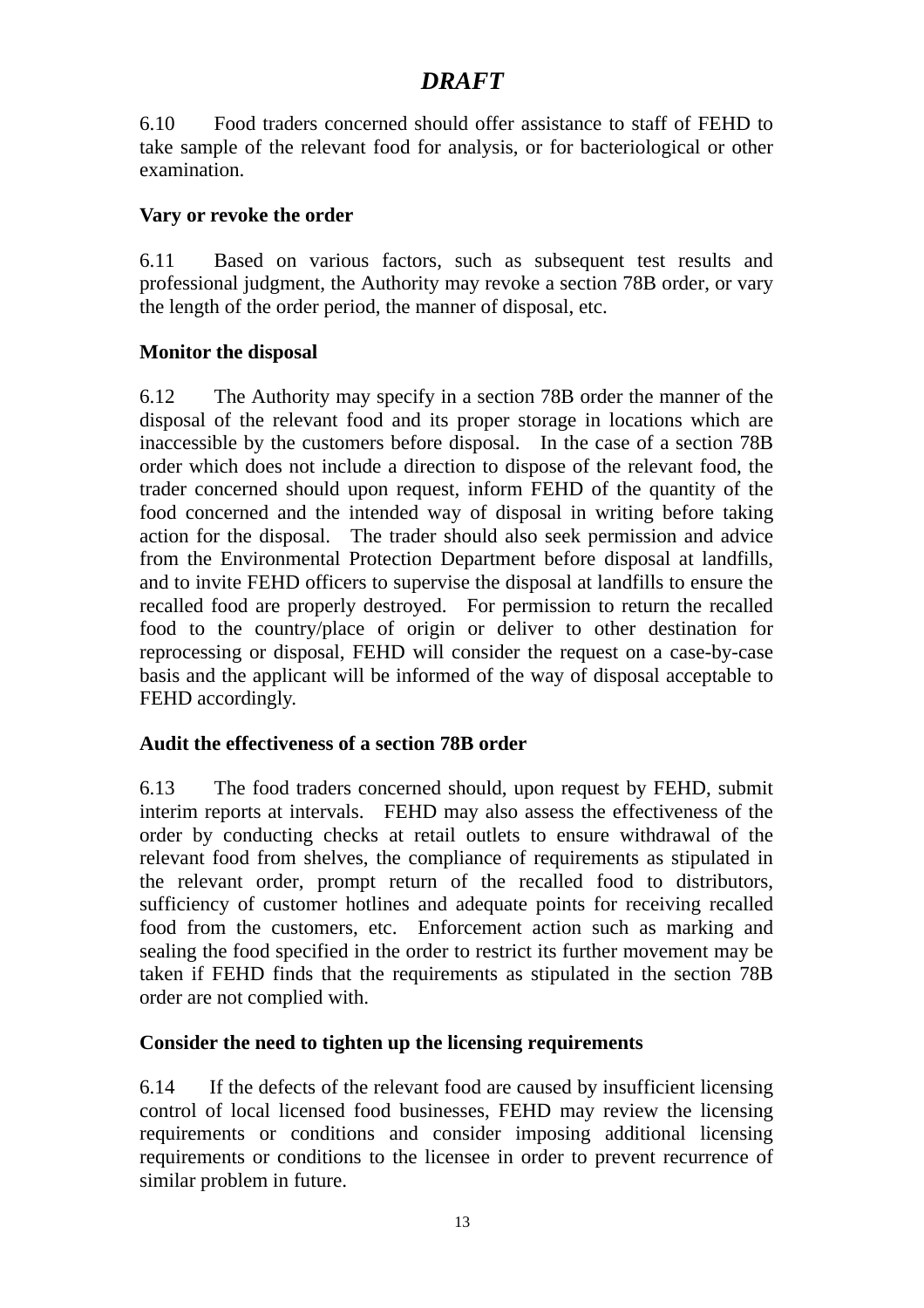#### **Seizure, marking or destruction of food**

6.15 Under the new section 78I, if it appears to a public officer authorized in writing in that behalf by the Authority that a term of a section 78B order has been contravened by a person bound by the order, the Authority may –

- (a) seize and remove from the person any such food or an package in which it is contained;
- (b) affix to any such food that is in the person's possession a mark, seal or other designation; or
- (c) destroy or otherwise dispose of any such food that is in the person's possession or cause it to be destroyed or otherwise dispose of.

6.16 It means that unless a food trader fails to comply with a term of a section 78B order, FEHD will not exercise the power under section 78I to seize, mark or destroy his food. For example, if a food product that is prohibited for supply under a section 78B order is seen on a market shelf in a supermarket, FEHD will consider invoking the power under section 78I.

6.17 Under most circumstances, FEHD would only affix to the food a mark, seal or other designation such that the food concerned would continue to be held at the traders' premises; but the traders would not be allowed to sell the food or remove, alter or obliterate the mark, seal or designation affixed by a public officer. Such arrangement would facilitate the processing of food by the traders once FEHD decides to release the food to the traders. However, if the traders refuse to cooperate with the Authority, FEHD will need to invoke the power to seize the food. In such cases, the food products will be properly handled and stored by FEHD to ensure that they remain, as far as possible, as the same conditions at the time when they are seized.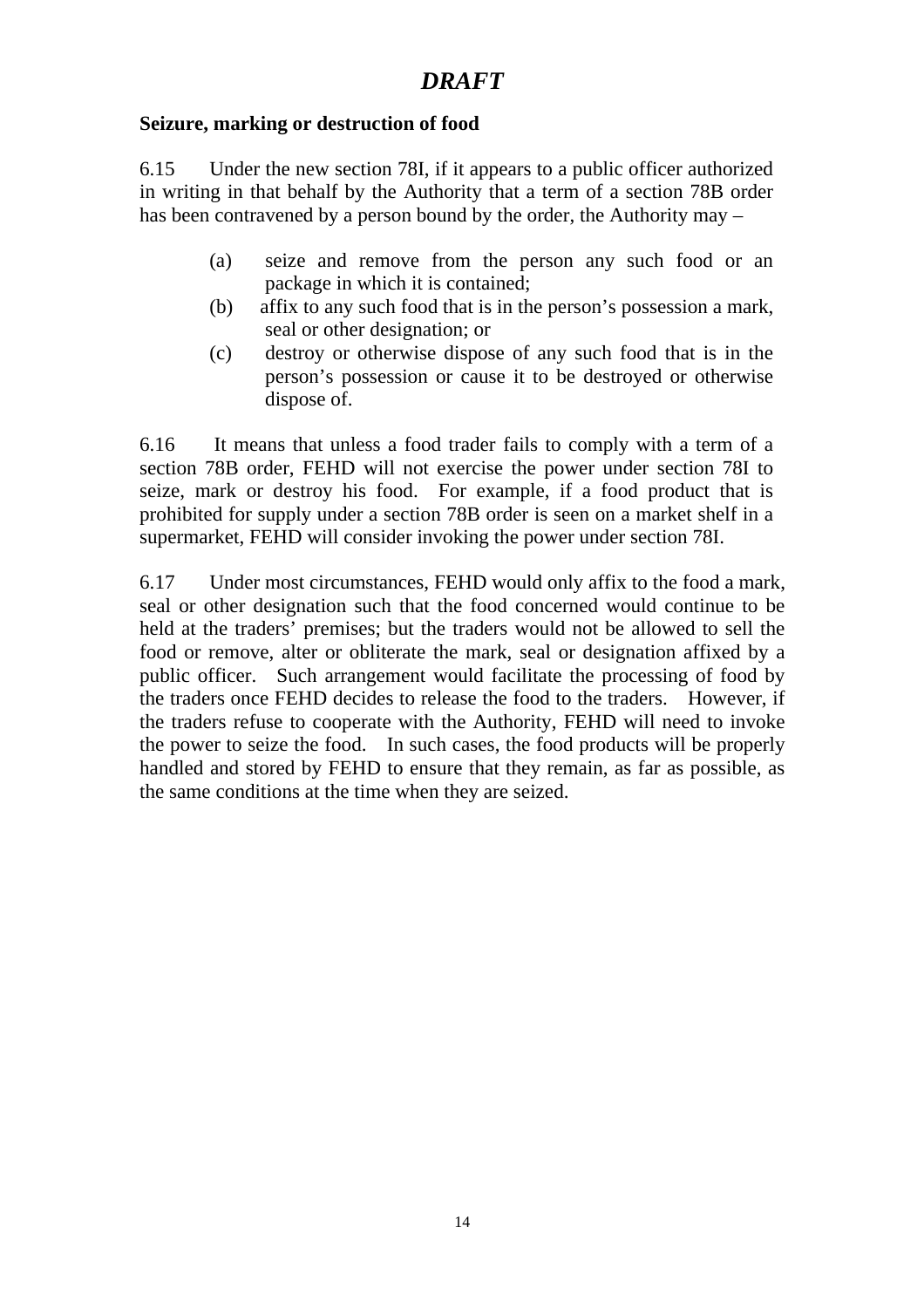### **CHAPTER 7: ROLE OF FOOD INDUSTRY**

7.1 Once any food trader is aware of the possibility of his food being unsafe, the trader, who may be an importer, distributor or retailer, should inform the FEHD of the situation (except for quality or similar reasons or as a precautionary measure in the absence of ground for an official recall), take all reasonable steps to stop import/ supply of the food, or to recall the food, and keep the FEHD informed of the developments, even in the absence of a section 78B order. Traders should inform FEHD in advance for any voluntary recall action if the company intends to make public announcement about the action, whether or not the action is only a precautionary measure. For voluntary suspension/ recall action, it should be undertaken in consultation with the FEHD, and preferably with prior agreement on the recall strategy. **The food industry bears the primary responsibility of implementing a suspension of import or supply or a recall, including follow-up checks to ensure that recalls are successful and that subsequent batches of the food are safe for human consumption**.

7.2 Traders should keep all relevant parties informed of the latest developments. If the suspension/ recall involves food exported overseas, the trader concerned should notify, as soon as practicable, overseas recipients of the food concerned. For both mandatory and industry-driven suspension (voluntary suspension) of import or supply or recall, the trade should observe the following principles –

- (a) handle the matter with urgency and transparency;
- (b) take all reasonable steps to inform all persons who may possess food that is unsafe or potentially unsafe; and
- (c) retrieve the food or have it disposed of in a suitable manner.

7.3 Along with the particulars of the food concerned, and the description of the problem, actions required from the traders and the time frame will be specified in the relevant section 78B order. The actions generally required are elaborated below.

#### **Prohibition of import**

7.4 Food importers concerned should cease immediately the importation into Hong Kong the food in question once a prohibition of import order is made.

7.5 If a consignment of the food concerned is being transported into Hong Kong at the time when an order is in force, FEHD may bar it from entry, mark and seal, or seize the food. Depending on the circumstances, FEHD may permit, on a case-by-case basis, special arrangement allowing the consignment to return to its country/place of origin in its original transporting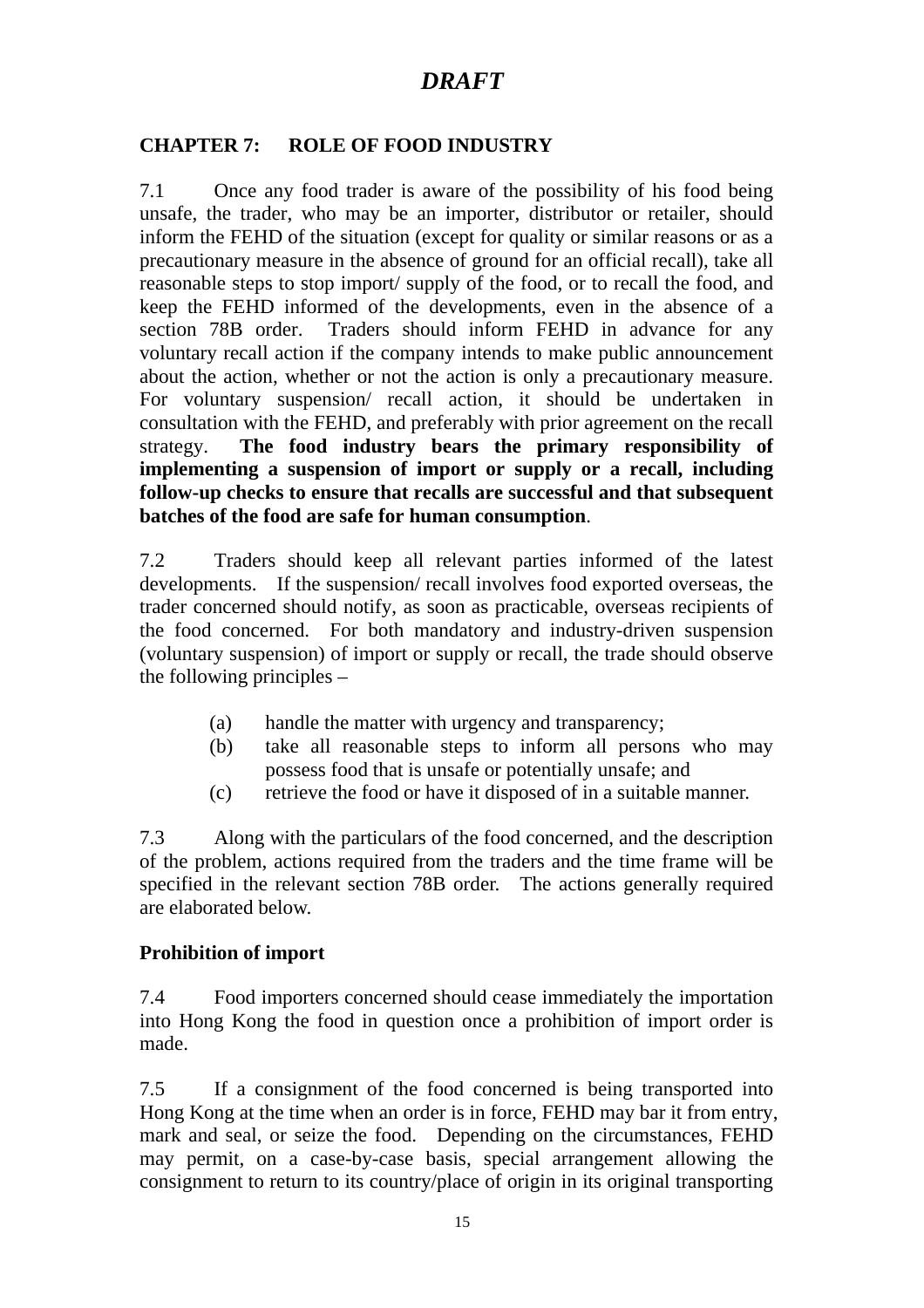media or directing the consignment to a designated place for temporary storage in a specified period of time, for the purpose of re-exporting to its place/country of origin or other places as accepted by FEHD. In some cases, the person in possession of such food products may consider surrendering the food to FEHD for disposal.

### **Prohibition of supply**

7.6 Importers and distributors should immediately cease supplying the food in question, while retailers should remove the relevant food from the shelves immediately. The food retrieved should be stored in a place not accessible by the customers while pending return to the suppliers concerned. Manufacturers should store the food separately and should not make them available for use in any production processes.

#### **Recall**

#### *Notification and progress updates to the FEHD*

7.7For transparency and best protection of public health, the trade should, upon request, keep the FEHD informed of the cause of recall by completing the Food Recall Notification at Appendix IV and submitting it to FEHD either by fax or by post. For details of the recall procedures, Superintendent (Food Surveillance and Labelling) can be contacted at 2867 5567.

#### *Informing the consumers*

7.8 The food traders concerned should inform the consumers of the recall at the earliest possible moment. Information dissemination may take the form of a press release, letter to the concerned parties or advertisement in the media. Sufficient telephone enquiry service should be made available. A section 78B order will set out the minimum action required by the persons bound by the order and such persons are recommended to take any other action deemed necessary. Some common actions required include the setting up of telephone enquiry service, making announcement in newspaper, putting up posters in stores, arranging with retailers for receiving the food concerned from customers.

#### *Removal from shelves*

7.9 Retailers should remove the relevant food from the shelves immediately and store them in a place which is inaccessible by the customers while pending return to the importer or distributor concerned. Manufacturers should store the food separately and should not make them available for use in any production processes.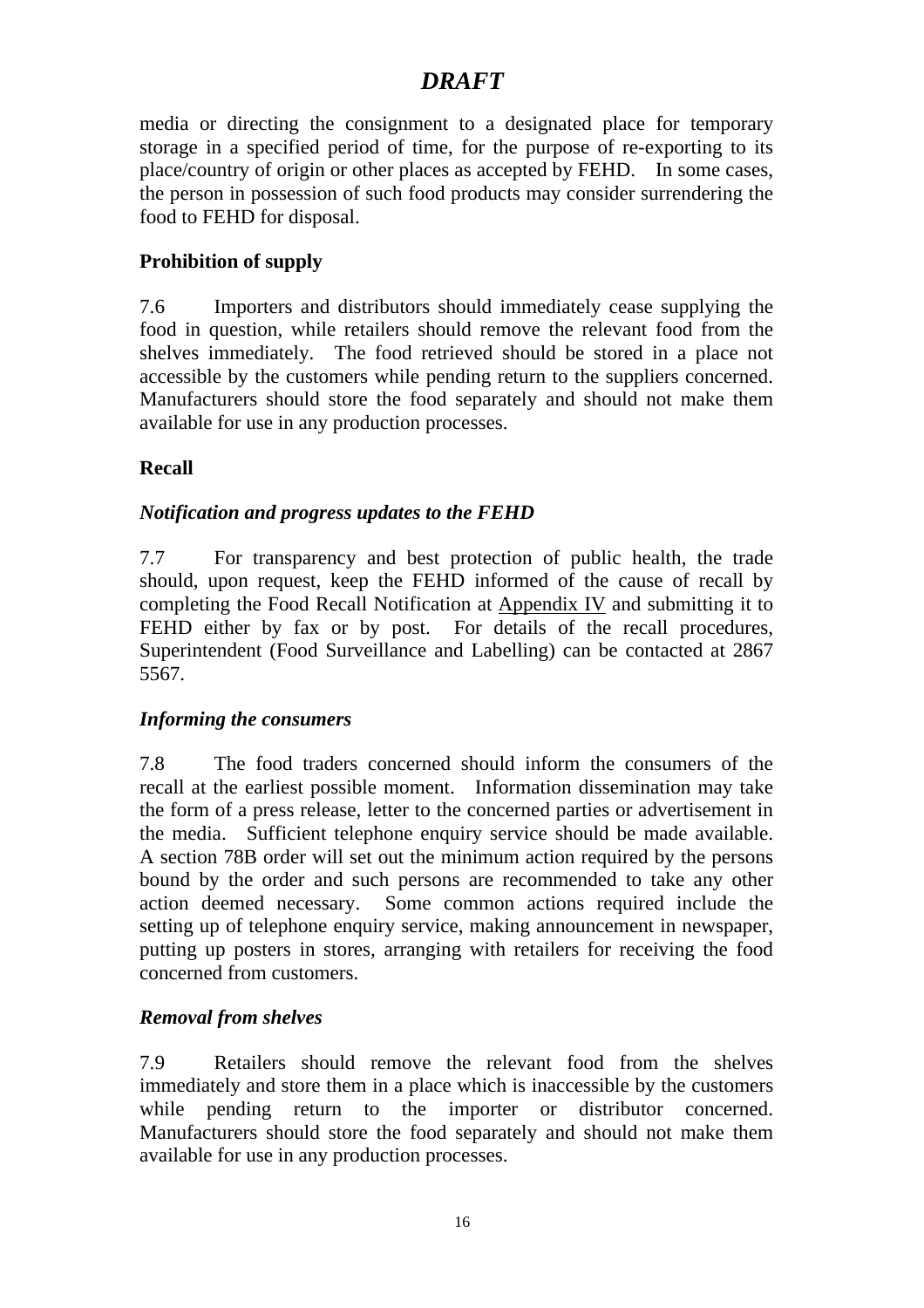#### *Food recovery*

7.10 Retailers should keep a proper record of the quantity of the withdrawn food for returning to the distributor. The recalled food, with proper identification, should be stored in a separate area away from other foods and with proper labelling or marking to prevent accidental delivery.

#### *Follow-up action*

7.11 Apart from the progress updates, the traders concerned should also, upon request by FEHD, provide a post-recall report within a period specified by FEHD. The reports should contain essential information such as:

- (a) the circumstances leading to the recall;
- (b) the action taken by the company including details of any publicity;
- (c) the extent of distribution of the relevant batch in Hong Kong and overseas;
- (d) the result of the recall (quantity of stock returned, outstanding, etc.);
- (e) the proposed method of disposal or otherwise record of destruction for returned food; and
- (f) investigation report on cause of defects and the action proposed to be implemented in future to prevent a recurrence of the problem.

7.12 The report helps to establish the effectiveness of the recall. To be effective, recall notification must reach as far as the food has been distributed. The effectiveness of the recall is assessed upon the amount of food returned as a percentage of the amount of food which has left the manufacturer while taking into account the retail turnover of the food. The FEHD may investigate and audit the recall process, if necessary. If the reports are unsatisfactory, extension of recall action may have to be considered.

#### **Details on action required for a recall**

7.13 To minimize the risk that may arise, recalls are usually carried out in the shortest time practicable. **Traders are encouraged to develop its own**  recall procedure beforehand so that it can respond promptly to any **emerging situation**. The procedure should be able to achieve the purposes of stopping distribution and sale of an affected item, notifying the public and the FEHD of the problem, and effectively and efficiently retrieve from the market any food which is potentially unsafe. Steps which may be required from a trader in a section 78B order for conducting a recall are explained below for general reference. The list below is by no means exhaustive and the actual requirements may vary between orders according to the needs of each case.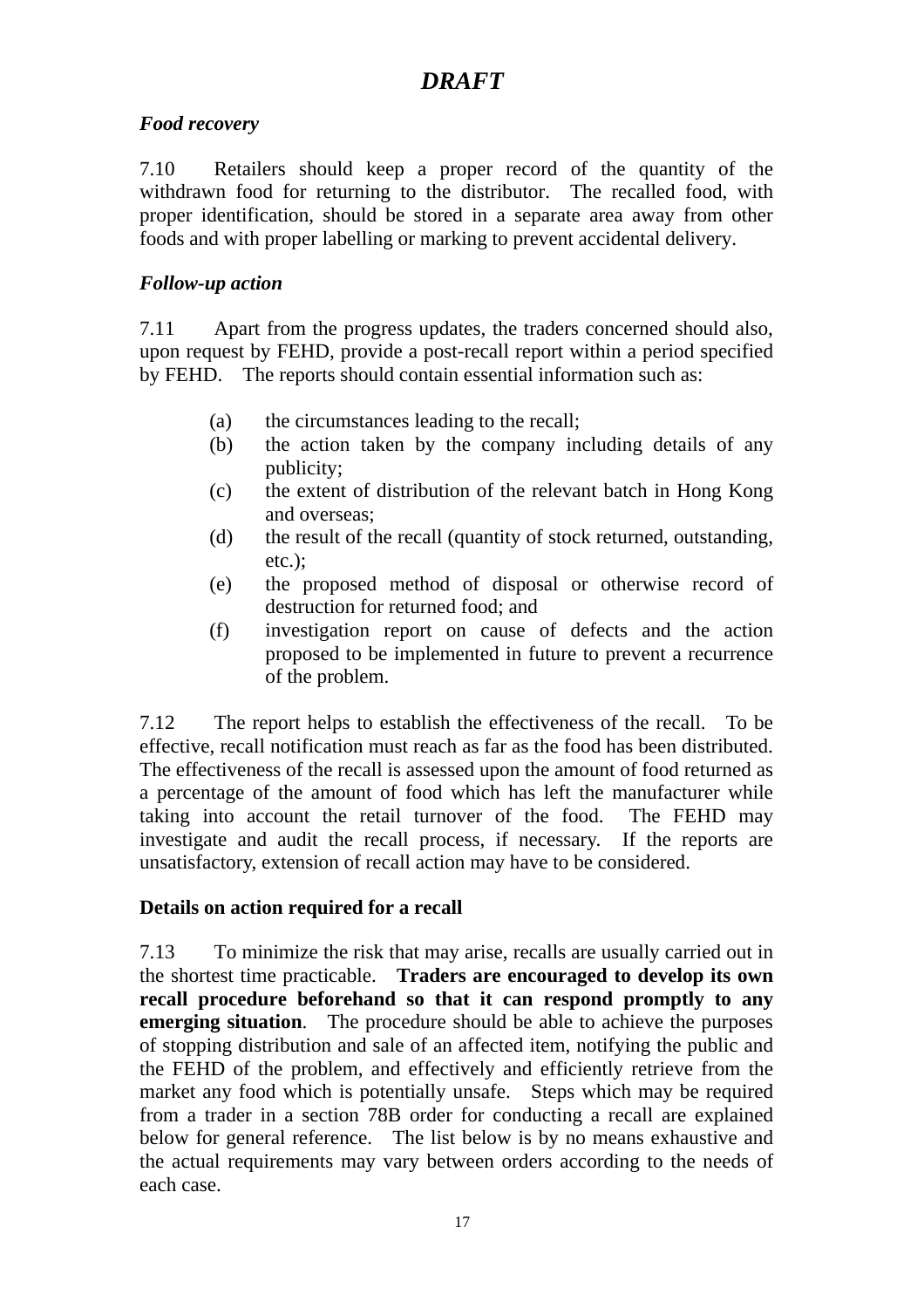#### (A) **Importer / local manufacturer**

- 1. Set up telephone enquiry service to handle enquiries related to the recall incident as soon as possible.
- 2. Within a specified time from the date of the order, arrange a press release/public announcement in appropriate form/ recall announcement (not less than a specified size, if any) in one of the Chinese newspapers and one of the English newspapers with wide circulation in Hong Kong for at least a specified period (if any), one of which is on a Sunday. The announcement shall have:
	- (a) the heading 'Food/Product's Name Recall Announcement'';
	- (b) the description and brand (if any) of the food ;
	- (c) picture(s) of the food;
	- (d) details of the recall arrangement (such as, period of recall, place of recall or return of the food);
	- (e) the full name, address and telephone number of the recalling trader(s)/organization(s) /person(s); and
	- (f) the telephone enquiry service for the recall.
- 3. Notify all known distributor(s), retailer(s) and consumers of the recall and its arrangement within a specified time.
- 4. Conduct a stock take of the in-house storage facilities and isolate any remaining stock that relates to the recalled food.
- 5. Inform FEHD of the list of parties involved (e.g., distributor(s), retailer(s), organization(s) or person(s) to whom the food has been supplied) within a specified time from the commencement.
- 6. Display posters of not less than a specified size, containing the information as referred to in paragraph  $2(a)$  – (f) above at a conspicuous location on the importer's or manufacturer's premises and on the distributors' and retailers' premises for not less than a specified period from the date of announcement.
- 7. If the food concerned is returned by distributor(s), retailer(s) or consumers, the recalling trader(s) shall retract the unsafe food. The arrangement should last for at least a specified period after the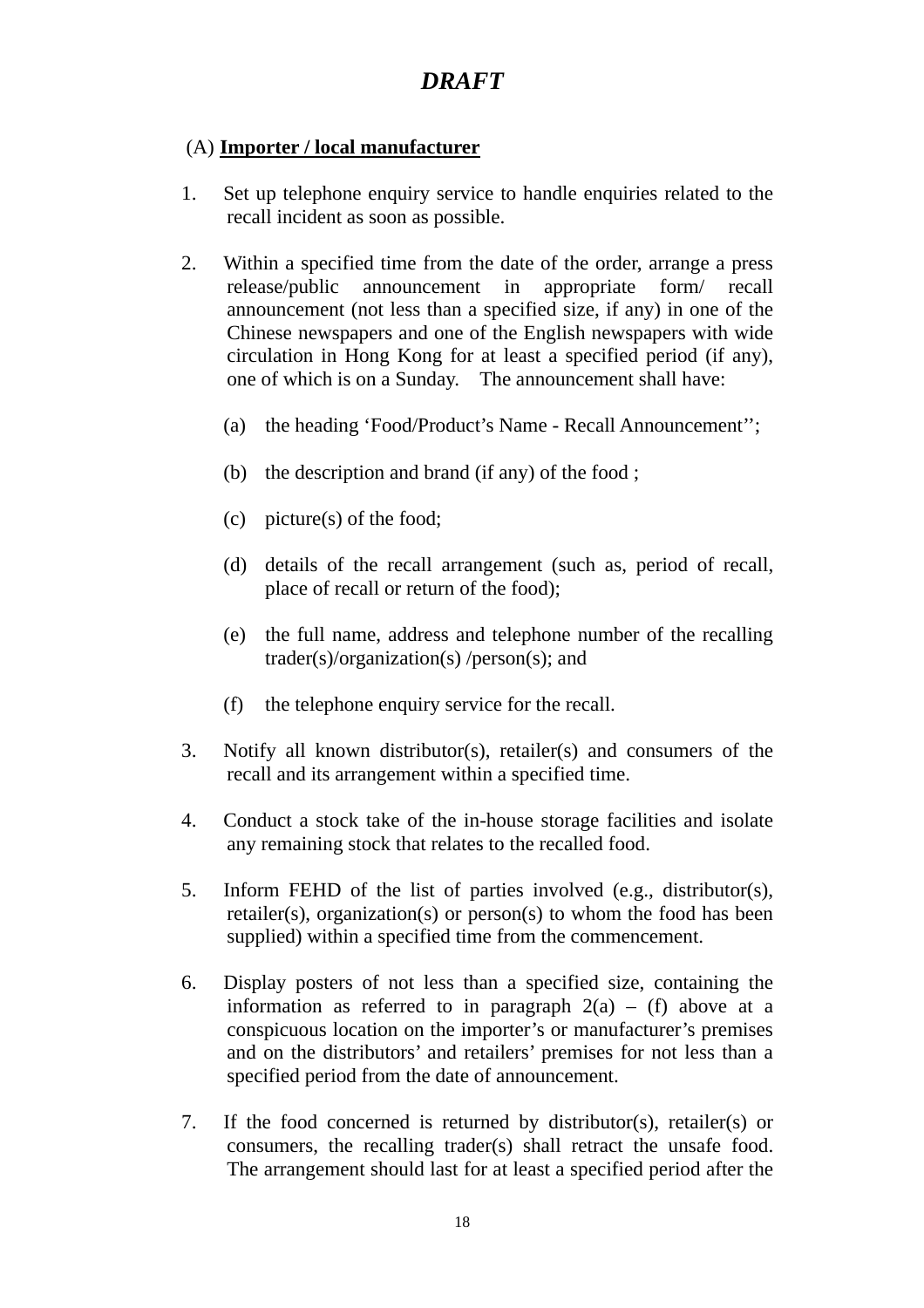recall is first announced.

- 8. Provide the FEHD progress reports periodically as specified with the following details:
	- (a) date and quantity of the food recalled;
	- (b) name, address and telephone number of the companies, organizations or persons from which the food have been returned;
	- (c) name, address and telephone number of the companies, organizations or persons from which the food has not been returned;
	- (d) quantity of the food concerned stored in warehouse before commencement of the recall;
	- (e) corrective action taken to improve effectiveness of the recall and the estimated time frame for the completion of the recall; and
	- (f) location(s) of keeping the recalled food.
- 9. Submit final report to FEHD within a specified time from the date of completion of recall and the report should contain the following information:
	- (a) the names of the organizations or persons from whom the food was returned;
	- (b) the amount of the food returned;
	- (c) a reconciliation between the delivered and recovered quantities of the food;
	- (d) the results of investigations on the cause of the defect of the food and result of further testing of the returned food, if required;
	- (e) the effectiveness of the recall and what corrective actions have been taken with respect to the recall;
	- (f) the decision on the disposal method of the returned food; and
	- (g) the means of preventing recurrence of the defect.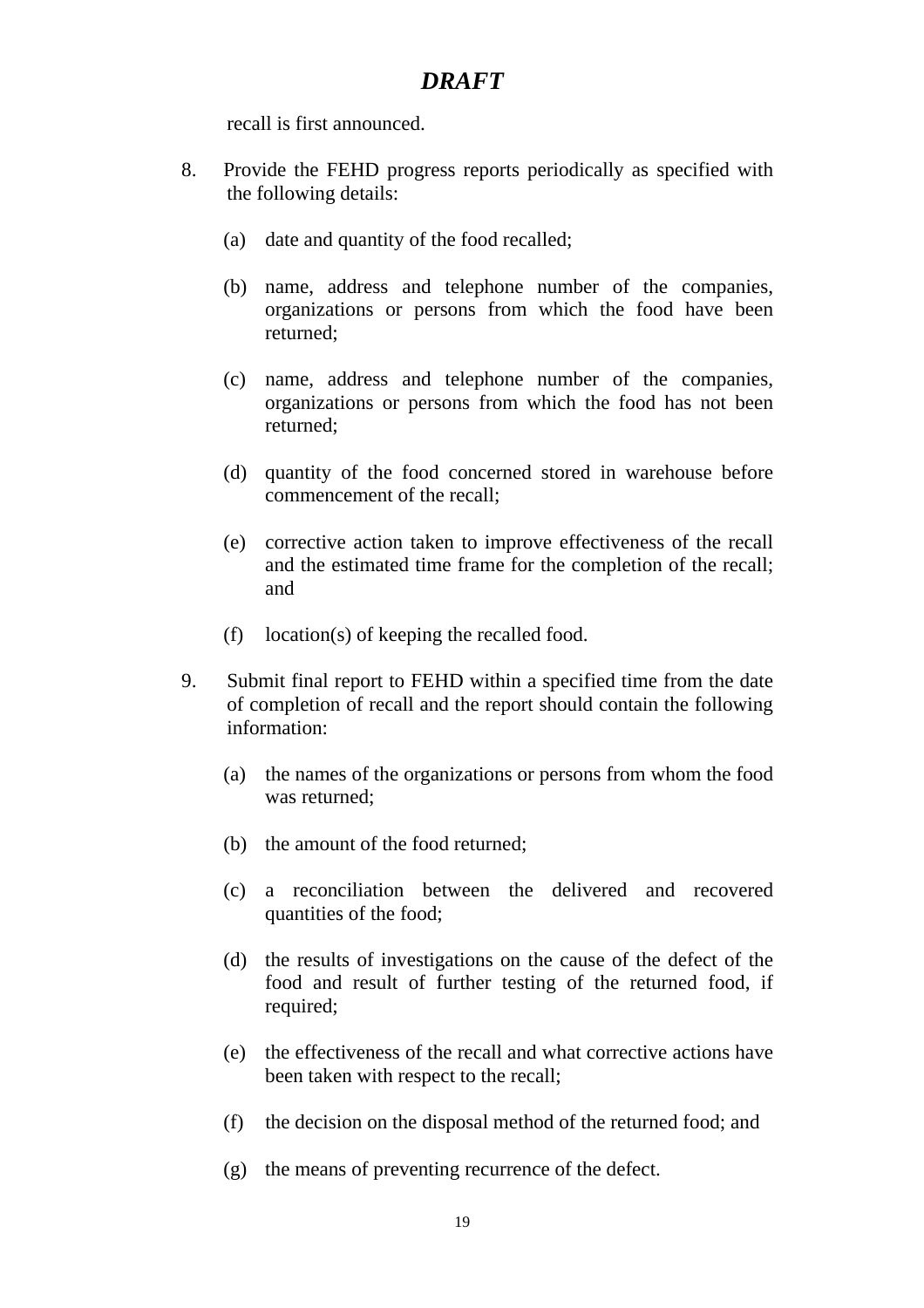### **(B) Distributor**

- 1. Set up a telephone enquiry service to handle enquiries related to the recall incident as soon as possible.
- 2. Immediately notify all known retailer(s) and consumers of the recall and its arrangement.
- 3. Conduct a stock take of the in-house storage facilities and isolate any remaining stock that relates to the food concerned.
- 4. If the food is returned by retailer(s) or consumers, the recalling trader(s)/organization(s)/person(s) shall retract the unsafe food. The arrangement should last for at least a specified period after the recall is first announced.
- 5. To keep records of recalled food, which should contain:
	- (a) a description of the food returned such as brand and product name, size, identifying codes;
	- (b) the date and quantity of food returned; and
	- (c) what has been done with the food, for example, returned to the supplier(s).

#### **(C) Retailer**

- 1. Set up a telephone enquiry service to handle enquiries related to the recall incident as soon as possible.
- 2. Immediately notify all known consumers of the recall and its arrangement.
- 3. Display posters of not less than a specified size, containing the information as referred to in paragraph  $(A)2(a) - (f)$  above at a conspicuous location on the retailer's premises for not less than a specified period from the date of announcement.
- 4. Remove the food concerned from the shelves immediately and store it in a place not accessible by the customers while pending return to the supplier concerned. Also, the food should be separately stored and not available for use in any production processes in case it is an ingredient for producing food product inside the premises.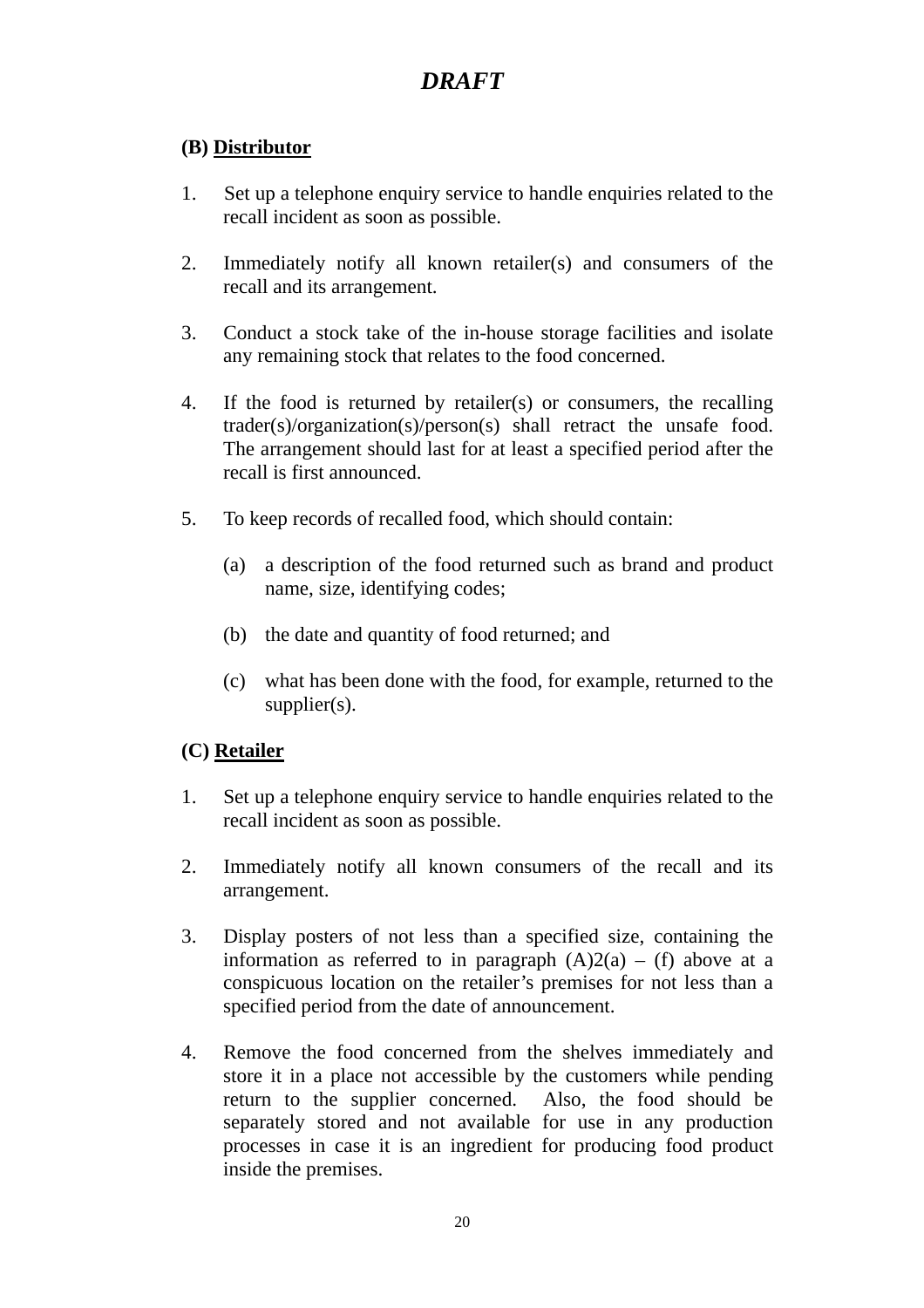- 5. If the food is returned by consumers, store the food in a place not accessible by customers while pending return to the supplier concerned.
- 6. Keep records of recalled food, which should contain:
	- (a) a description of the food returned such as brand and product name, size, identifying codes;
	- (b) the date and quantity of food returned; and
	- (c) what has been done with the food, for example, returned it to the supplier(s).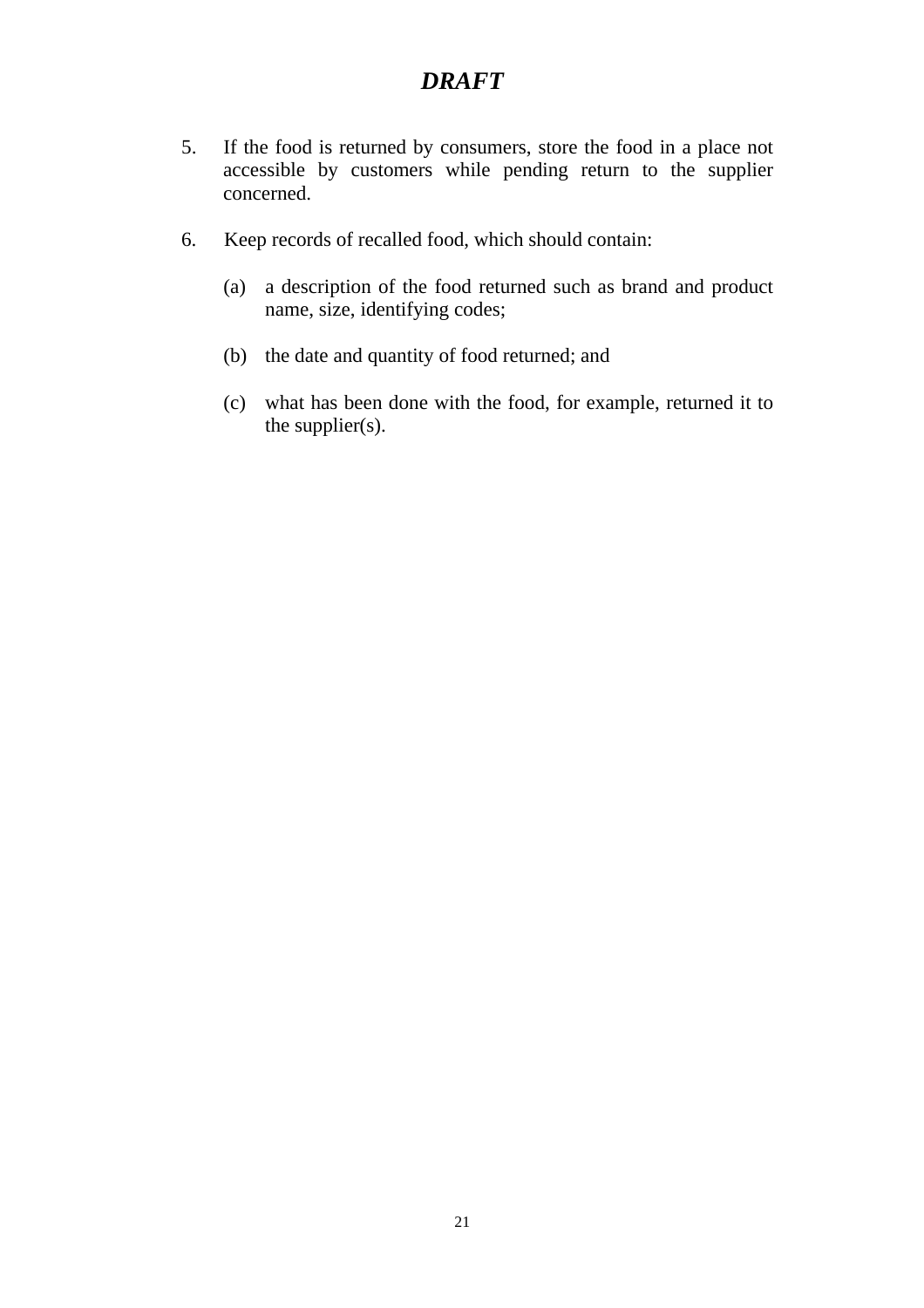#### **CHAPTER 8: APPEAL AND COMPENSATION**

8.1 A person bound by a section 78B order (including a varied order) who is aggrieved by the order may appeal to the Municipal Services Appeals Board (MSAB) within 28 days from becoming bound by it. In order to protect public health, an appeal made to the MSAB would not suspend the order unless the Authority decides otherwise.

8.2 A person bound by a section 78B order may apply for an amount of compensation for losses arising as a direct result of compliance with the section 78B order or as a direct result of the exercise of a power under section 78I(1) which concerns -

(*a*) The total or partial loss of the food that is the subject of the order and that has been destroyed or otherwise disposed of; is no longer fit for human consumption; or is depreciated in value. The compensation must not exceed the market value of the food;

(*b*) The costs or expenditure actually and directly incurred. The compensation must not exceed the actual amount of the costs or expenditure incurred.

8.3 The person is entitled to compensation only if the person proves that –

(*a*) the Authority did not have reasonable grounds to make the order at the time of making the order or to vary the order at the time of a variation of the order; and

(*b*) the person has suffered the relevant loss.

8.4 An application may be made to the Small Claims Tribunal, for claims up to the maximum jurisdiction of the Tribunal; or to the District Court, irrespective of the amount claimed. The compensation is recoverable as a civil debt due from the Government, and must be just and equitable in all the circumstances of the case.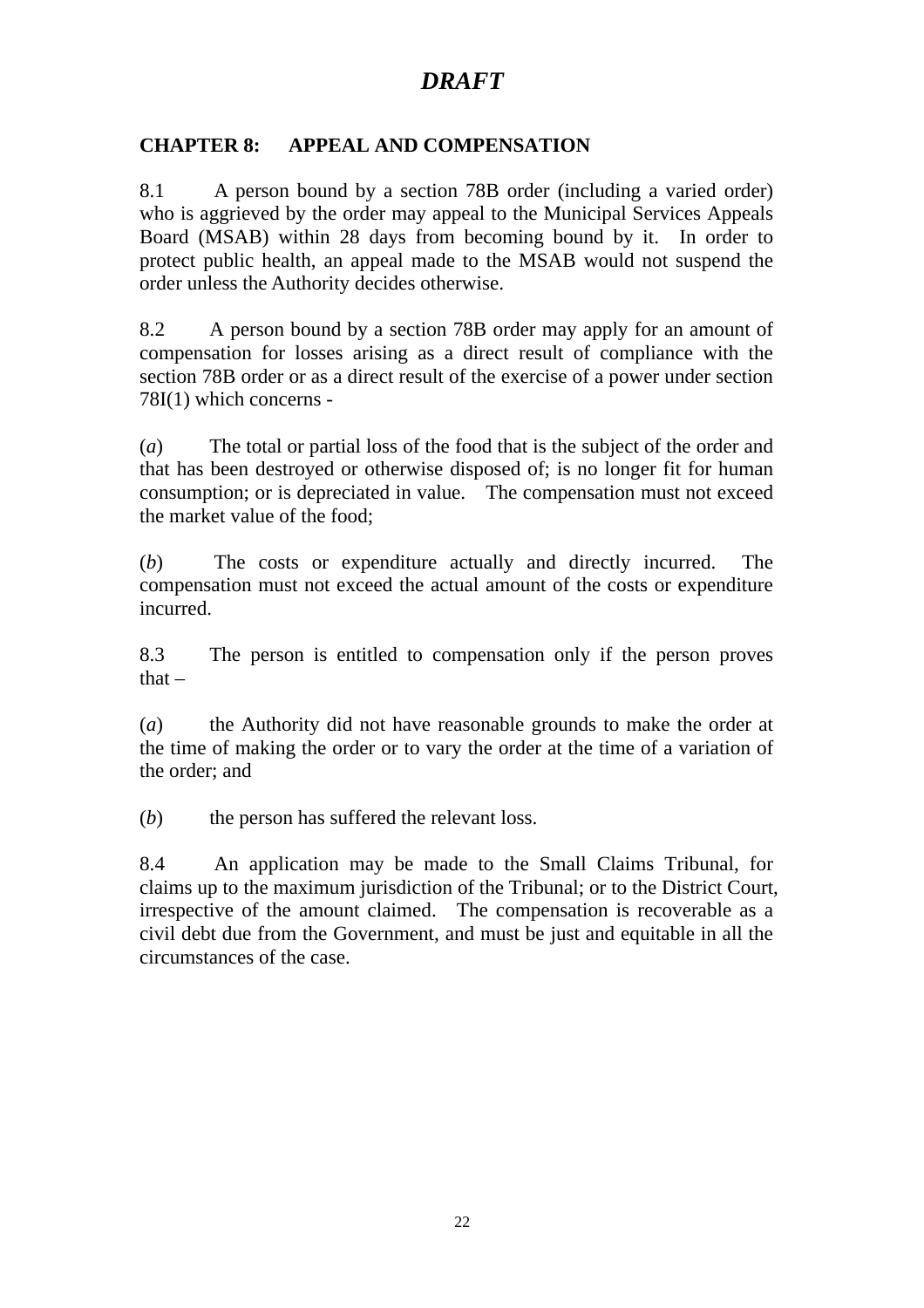#### **CHAPTER 9: DEFENCE**

9.1 Under section 78J, an act done or omission made by -

- (a) an employee in the course the employee's employment, is treated as done or made by the employer, as well as by the employee; and
- (b) an agent for another person with the authority (whether express or implied and whether precedent or subsequent) of that other person, is treated as done or made by that other person, as well as by the agent.

However, if any proceedings are brought against a person, it is a defence for the person to show that the person has exercised all due diligence to prevent the employee or agent from doing the act or making the omission, or doing an act or making an omission of that description in the course of the employee's employment or the agent's authority.

9.2 In determining whether due diligence has been exercised, various factors may be taken into account, e.g. whether clear instructions have been given by the employers to the employees to remove the particular food from shelf, whether the employers have assigned appropriate staff to handle the job, and whether the employers have conducted checking or taken any measures to ensure that the employees have followed the instructions.

**Centre for Food Safety** 

**Food and Environmental Hygiene Department** 

**January 2009**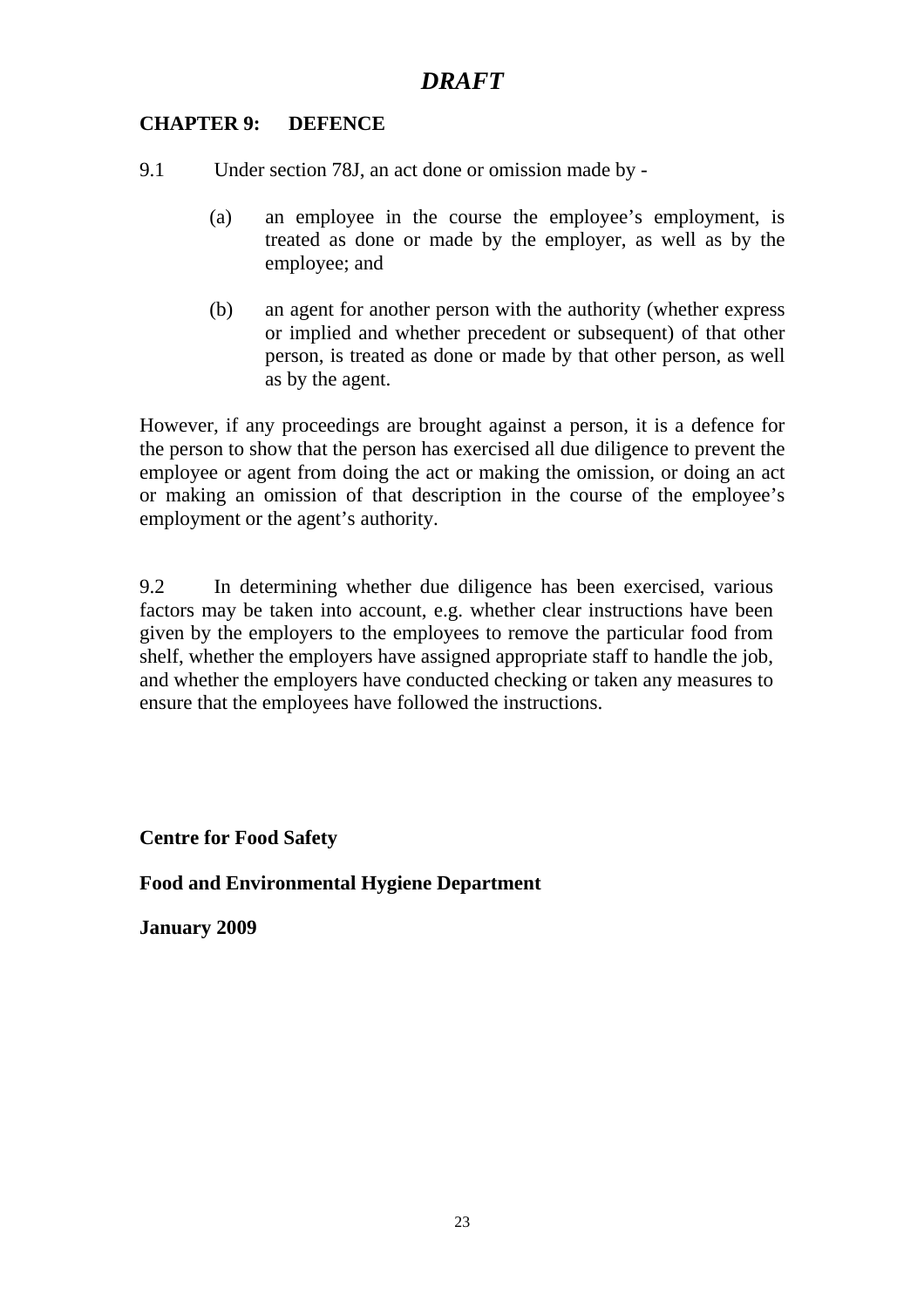#### **Appendix I**

#### **[SAMPLE ORDER]**

## **PUBLIC HEALTH AND MUNICIPAL SERVICES ORDINANCE (Chapter 132) (Section 78B(1)) Section 78B Order**

| Order No. |  |
|-----------|--|
|           |  |

FEHD Ref. :

TO : \_\_\_\_\_\_\_\_\_\_\_\_\_\_\_\_\_\_\_\_\_\_\_\_\_\_\_\_\_\_\_\_\_\_\_\_\_\_\_\_\_\_\_\_\_\_\_\_\_\_\_\_\_\_\_\_\_\_\_

 I now have reasonable grounds to believe that the making of this order in relation to the food specified in Annex A is necessary to prevent or reduce a possibility of danger to public health, or to mitigate any adverse consequence of a danger to public health, the details of which are specified in Annex B. **I DO**, in exercise of my powers under section 78B(1) of the Public Health and Municipal Services Ordinance (Chapter 132), order that :

- a. you be prohibited from importing into Hong Kong the food specified in Annex A, that is intended for human consumption, for the period  $from$   $\qquad \qquad$  to  $\qquad \qquad$
- b. you be prohibited from supplying<sup>1</sup> within Hong Kong the food specified in Annex A, that is intended for human consumption, for the period from to ...
- c. the food specified in Annex A, that is intended for human consumption and has been supplied by you, be recalled in the manner specified in Annex C, within a period of days from the service of this order on you/ the publication of the notice of this order in the Gazette\*.

<sup>1</sup> "Supplying" means (a) selling the food; (b) offering, keeping or exhibiting the food for sale; (c) exchanging or disposing of the food for consideration; (d) transmitting, conveying or delivering the food in pursuance of (i) a sale; or (ii) an exchange or disposal for consideration; or (e) for commercial purposes, giving the food as a prize or making a gift of the food.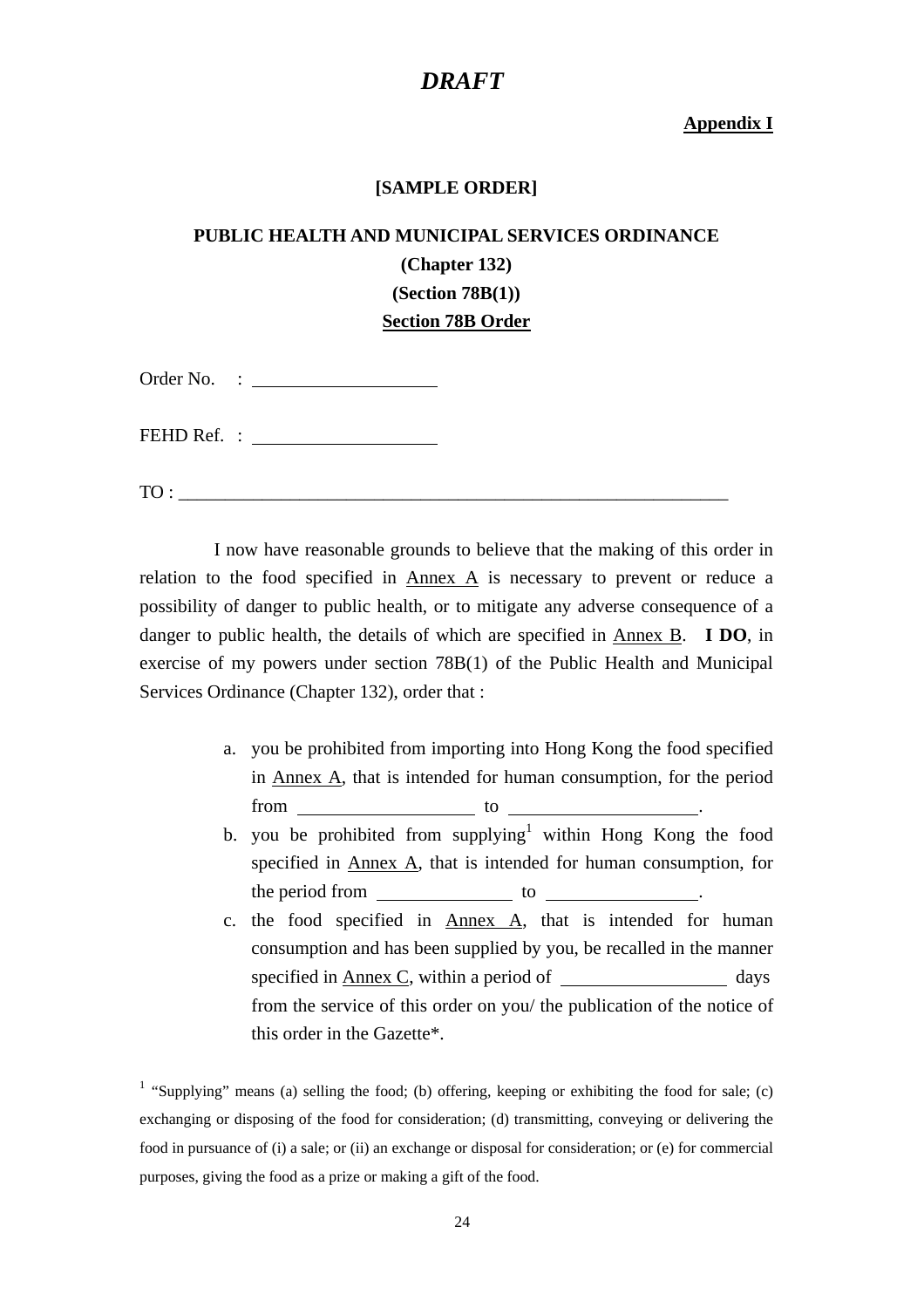d. the food specified in Annex A, that is intended for human consumption and is in your custody or possession, be impounded/ isolated/ destroyed/

(specify if to be otherwise disposed of)\* in the manner specified in  $\Delta$ nnex  $D$ , within a period of  $\Delta$  days from the service of this order on you/ the publication of the notice of this order in the Gazette\*.

e. you be prohibited from carrying on/ be permitted to carry on\* (specify the activity) in relation to the food specified in  $\Delta$ <sub>nnex</sub>  $\Delta$ , that is intended for human consumption, subject to the conditions specified in Annex E (in the case of permission), for the period from to .

(\* Delete whichever is inapplicable)

 $\overline{a}$ 

(Complete whichever of paragraphs (a) to (e) is applicable and delete other paragraphs)

 If you feel that you are aggrieved by this order, you may, within 28 days from becoming bound by it, appeal to the Municipal Services Appeals Board.

Note : 1 A person bound by this order who contravenes a term of the order commits an offence and is liable on conviction to a fine at level 6 and to imprisonment for 12 months.

Date this

 $($ Director of Food and Environmental Hygiene

 $\overline{a}$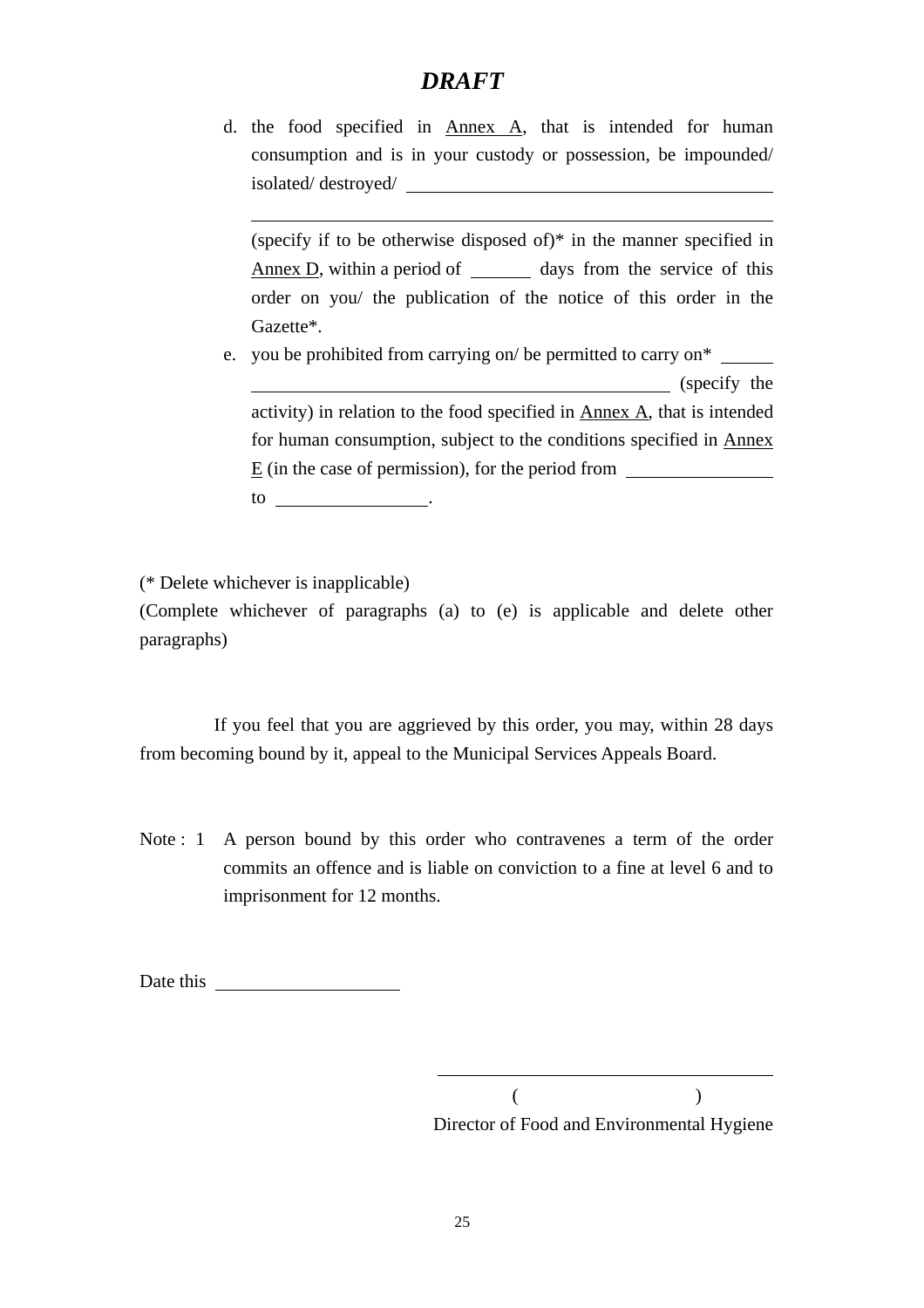#### Annex A

#### **FOOD SPECIFIED IN THE ORDER**

| Brand Name & Food | Manufacturer's/Packer's | Country/Place of Origin/ | Count/Weight/ | Best Before/ | Batch No./   |
|-------------------|-------------------------|--------------------------|---------------|--------------|--------------|
| Name/Designation  | Name & Address          | Distributor's Address    | Volume        | Use By Date  | Bar Code No. |
|                   |                         |                          |               |              |              |
|                   |                         |                          |               |              |              |
|                   |                         |                          |               |              |              |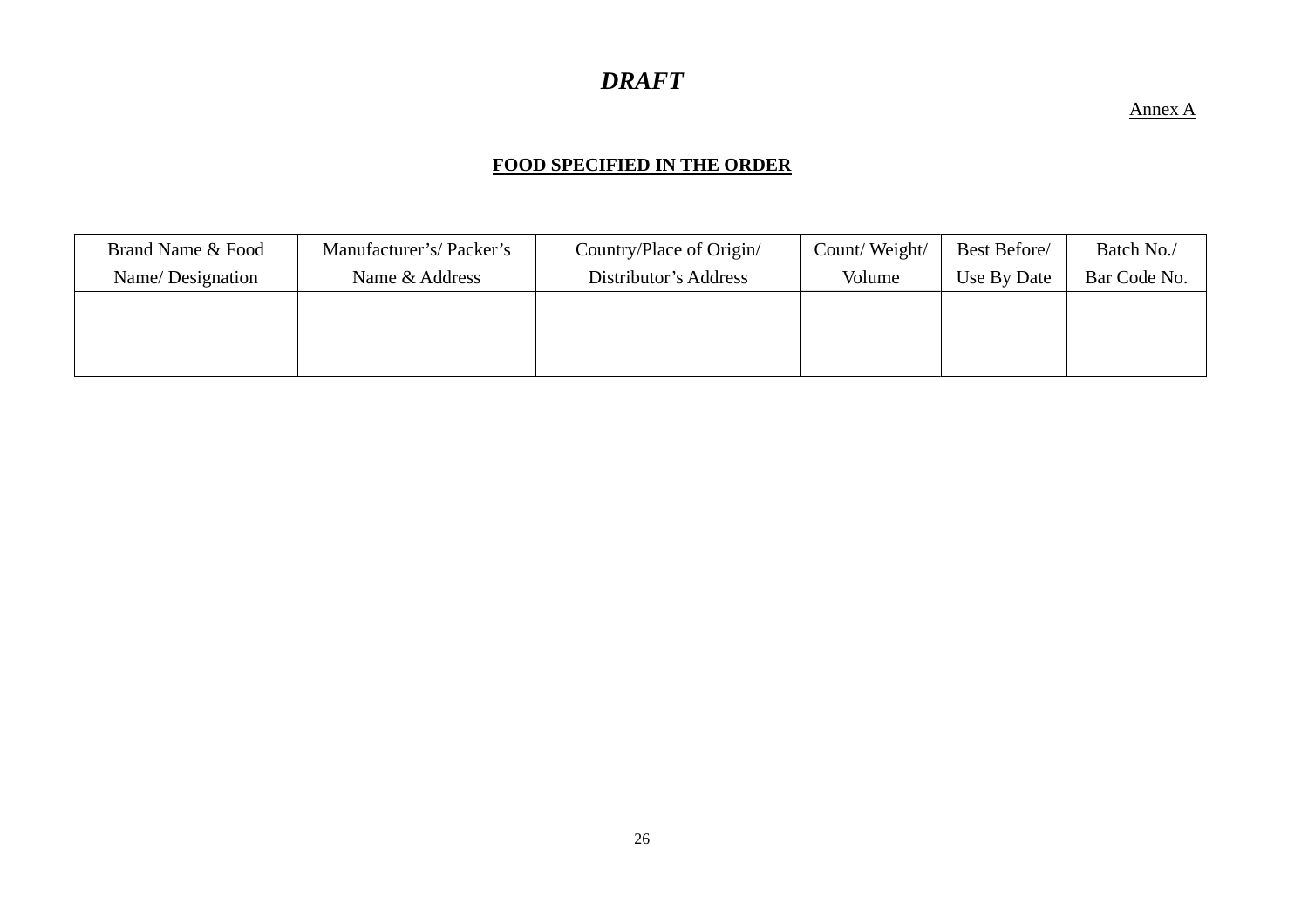Annex B

**REASON FOR MAKING THE ORDER**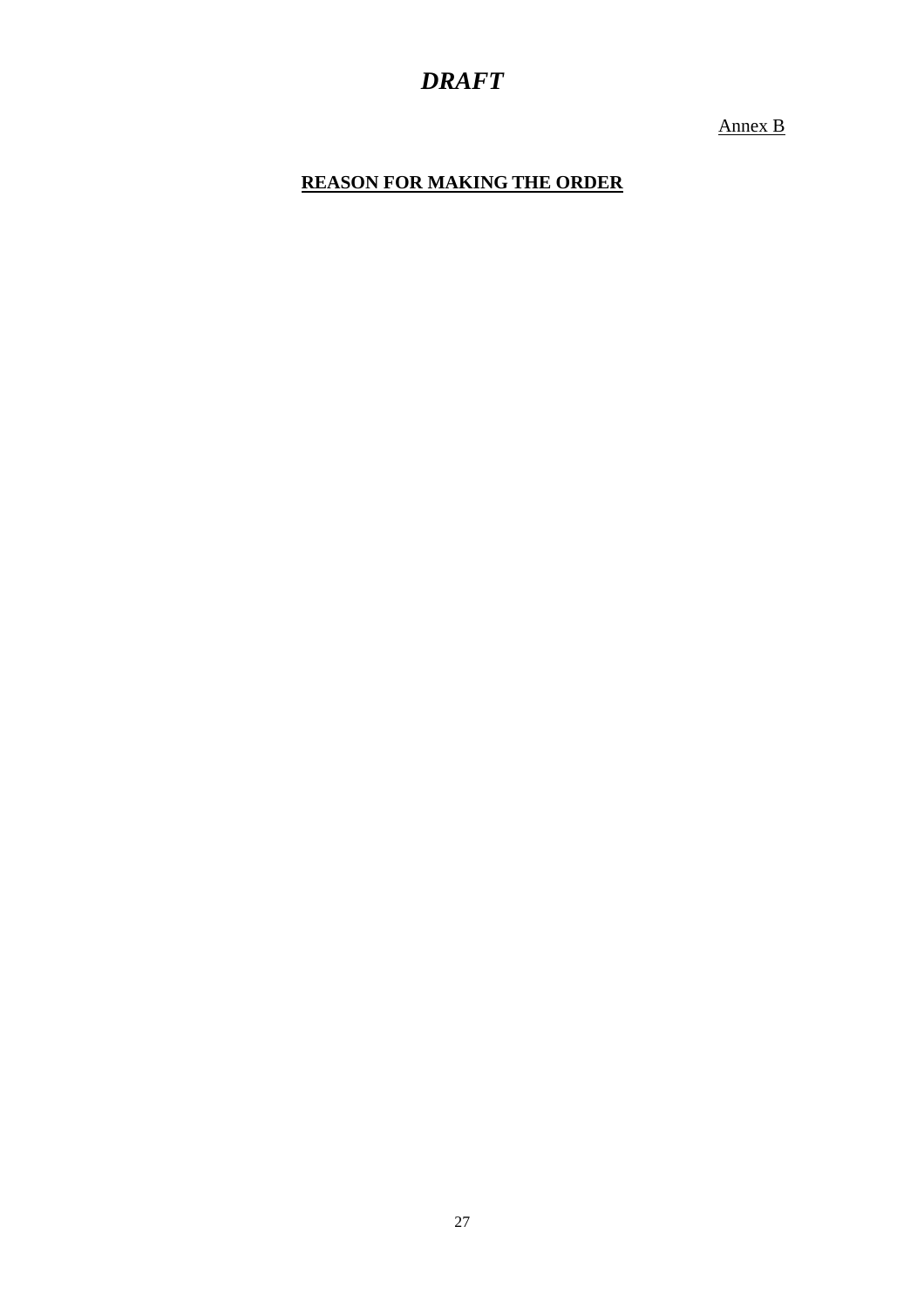Annex C

## **MANNER IN WHICH A RECALL SHOULD BE CONDUCTED**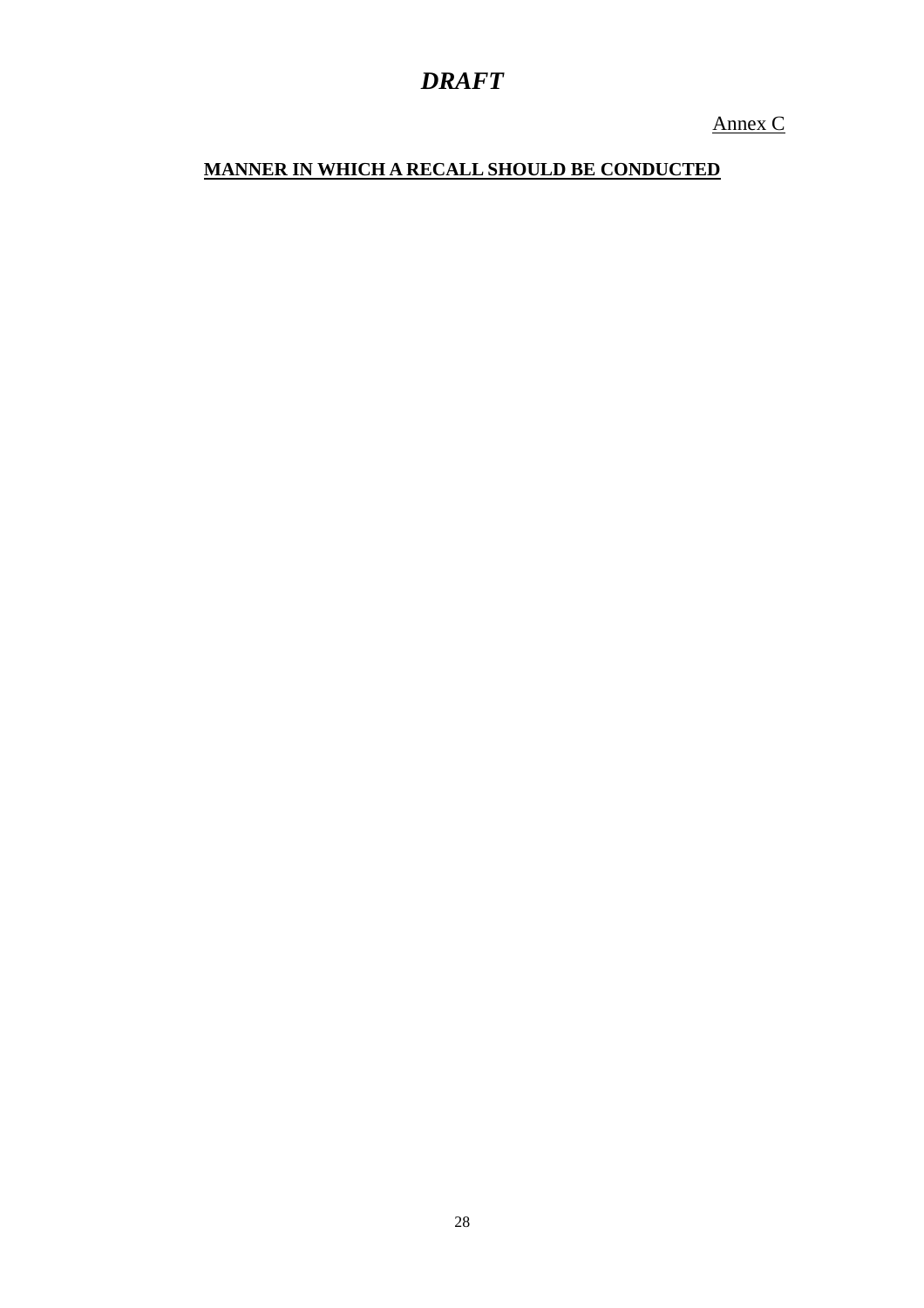Annex D

**MANNER IN WHICH THE FOOD SHOULD BE DISPOSED OF**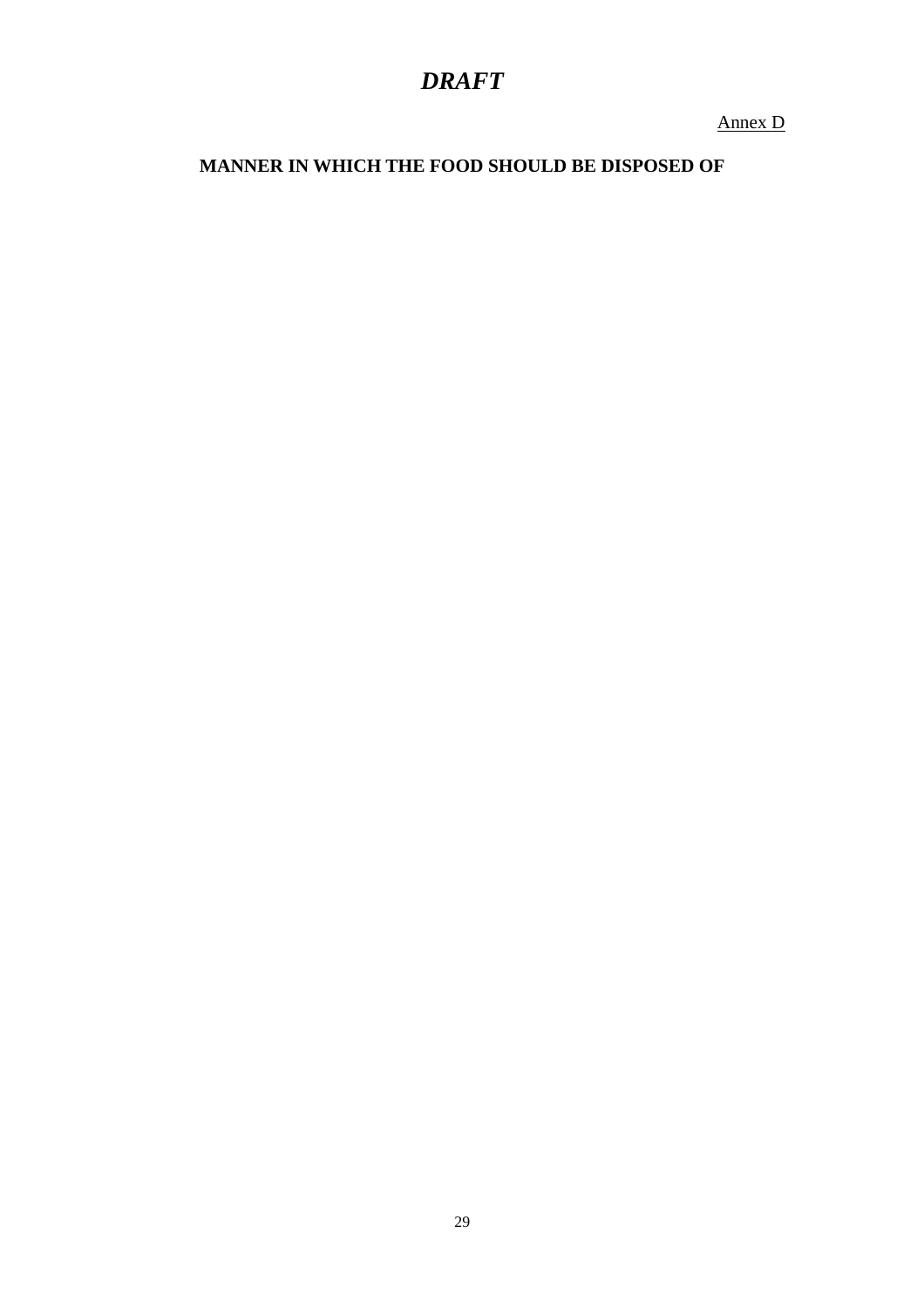Annex E

**CONDITIONS SUBJECT TO WHICH THE SPECIFIED ACTIVITY IS PERMITTED**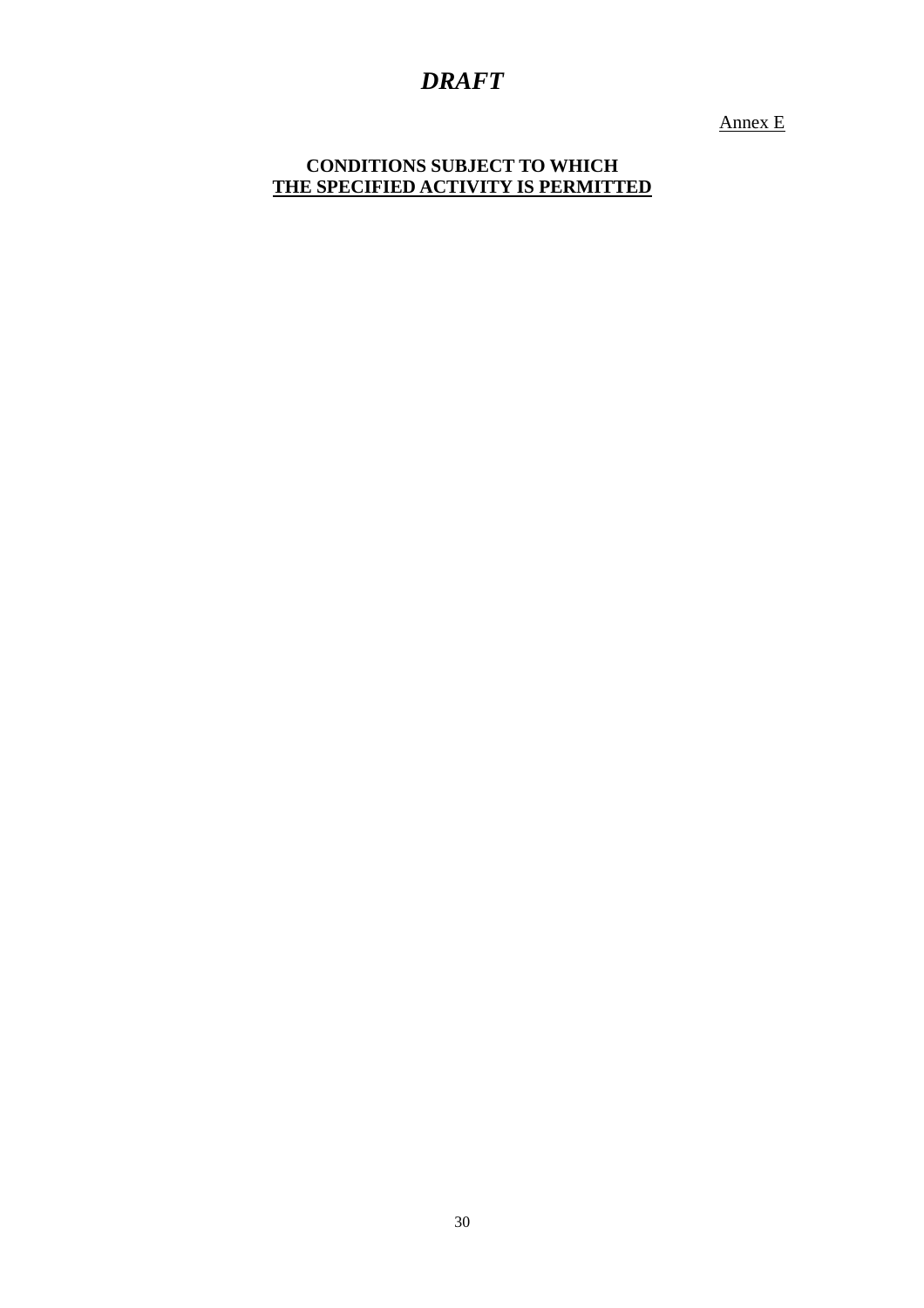#### **Appendix II**

#### **[SAMPLE ORDER]**

## **PUBLIC HEALTH AND MUNICIPAL SERVICES ORDINANCE (Chapter 132) (Section 78B(4)) Revocation of Section 78B Order**

Order No. :

FEHD Ref. :

TO :

NOW I believe that the Order No. 1000 made on (published on ) is no longer necessary to prevent or reduce a possibility of danger to public health, or to mitigate any adverse consequence of a danger to public health, **I DO**, in exercise of my powers under section 78B(4) of the Public Health and Municipal Services Ordinance (Cap. 132), revoke that order with effect from \_\_\_\_\_\_\_\_\_\_\_\_\_\_\_\_\_\_\_\_/ the date of this order\*.

 $\overline{a}$ 

 $($ Director of Food and Environmental Hygiene

Dated this produce the set of  $\mathcal{L}$ 

(\* Delete whichever is inapplicable)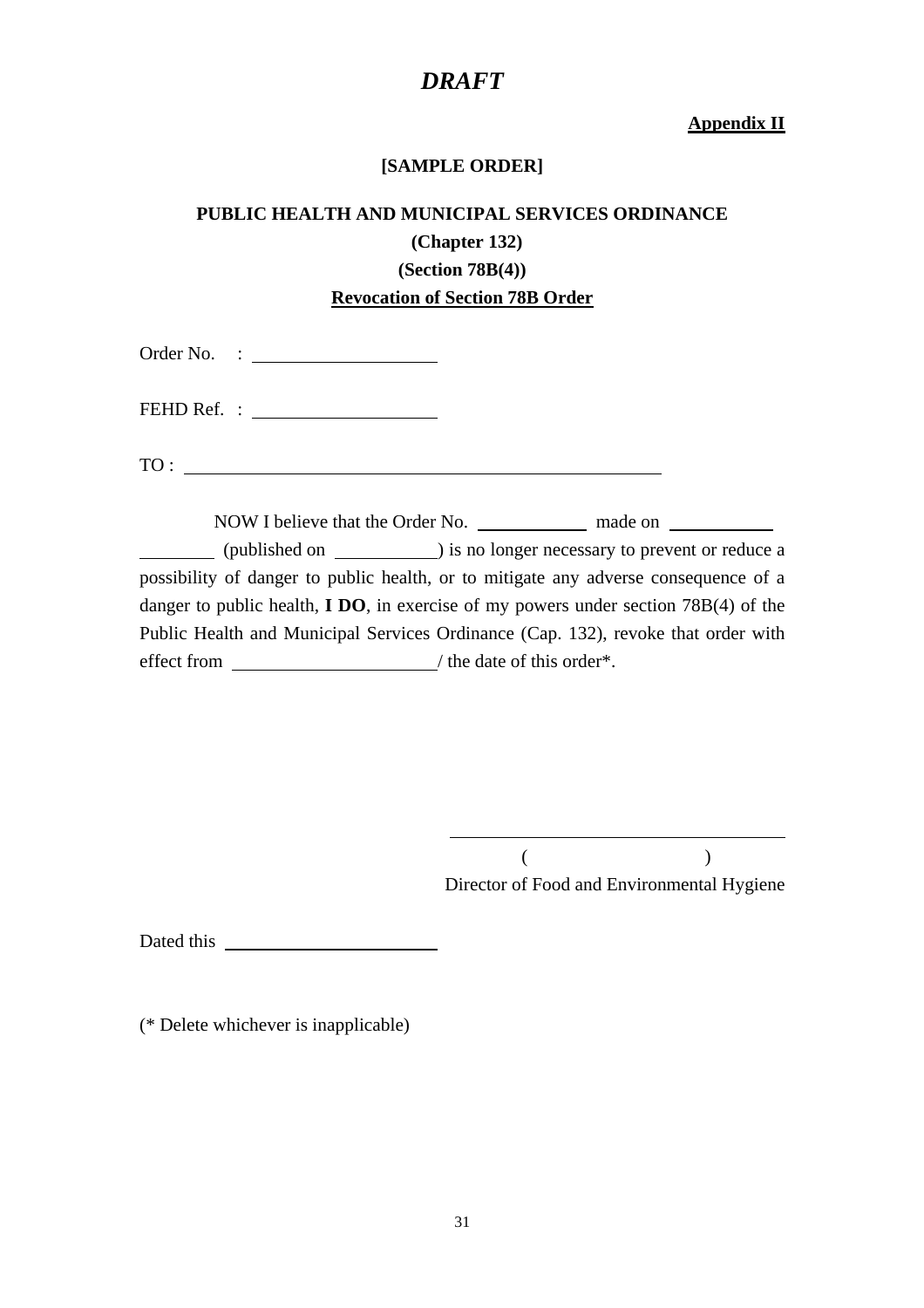#### **Appendix III**

#### **[SAMPLE ORDER]**

## **PUBLIC HEALTH AND MUNICIPAL SERVICES ORDINANCE (Chapter 132) (Section 78B(4)) Variation of Section 78B Order**

Order No. :

FEHD Ref. :

TO :

 For reason(s) specified in Annex A, **I DO**, in exercise of my powers under section 78B(4) of the Public Health and Municipal Services Ordinance (Cap. 132), vary the Order No. made on (published on (published on ) (the section 78B order) in the following manner :

\_\_\_\_\_\_\_\_\_\_\_\_\_\_\_\_\_\_\_\_\_\_\_\_\_\_\_\_\_\_\_\_\_\_\_\_\_\_\_\_\_\_\_\_\_\_\_\_\_\_\_\_\_\_\_\_\_\_\_\_\_\_\_\_\_\_\_\_\_ \_\_\_\_\_\_\_\_\_\_\_\_\_\_\_\_\_\_\_\_\_\_\_\_\_\_\_\_\_\_\_\_\_\_\_\_\_\_\_\_\_\_\_\_\_\_\_\_\_\_\_\_\_\_\_\_\_\_\_\_\_\_\_\_\_\_\_\_\_

 If you feel that you are aggrieved by by this variation, you may, within 28 days from becoming bound by this variation, appeal to the Municipal Services Appeals Board against the section 78B order as so varied.

Note : 1 A person bound by the section 78B order as varied from time to time who contravenes a term of the order commits an offence and is liable to a fine at level 6 and to imprisonment for 12 months.

 $\overline{a}$ 

 $($  ) Director of Food and Environmental Hygiene

Date this produce the set of  $\mathcal{L}$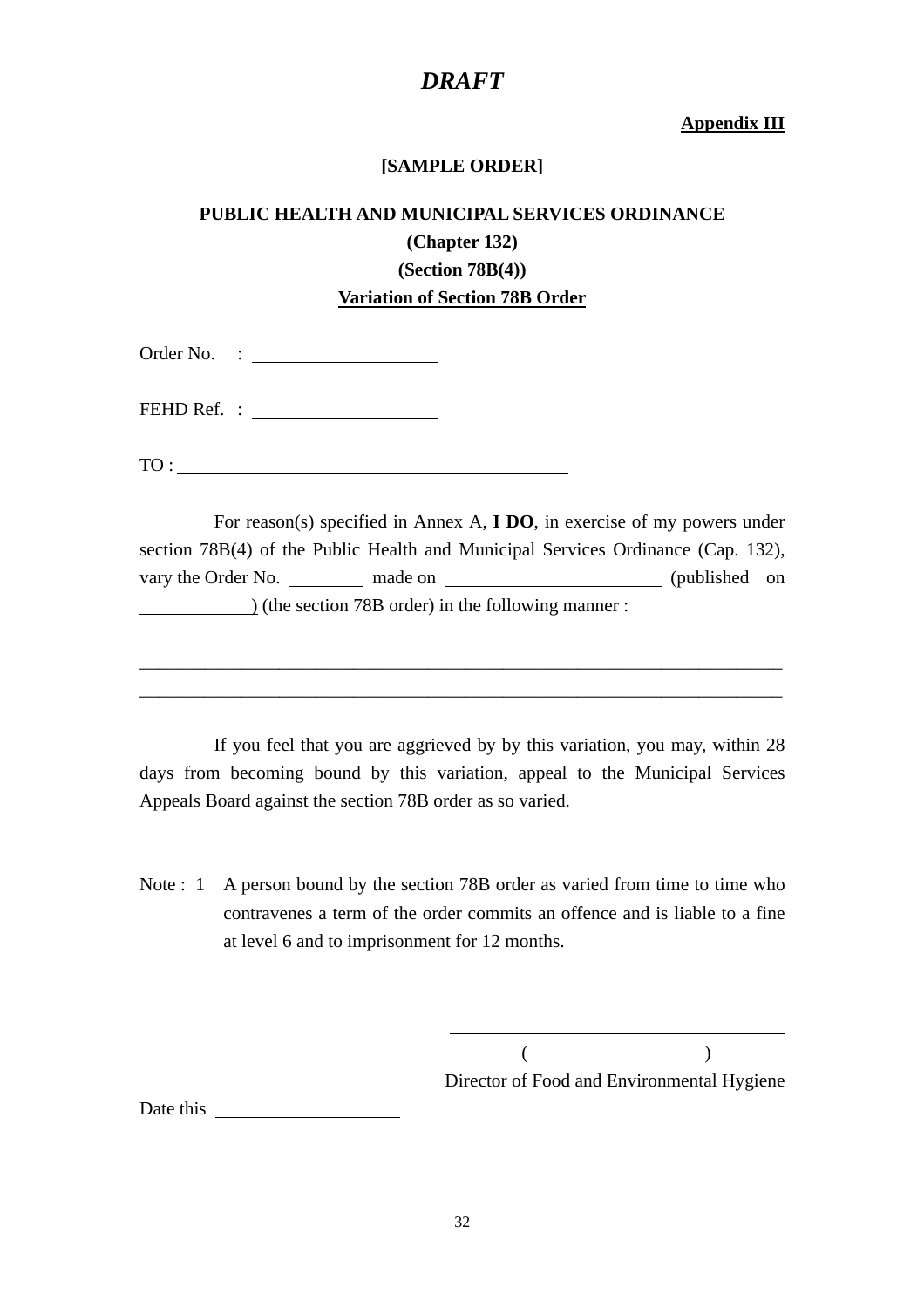Annex A

**REASONS FOR VARYING THE ORDER**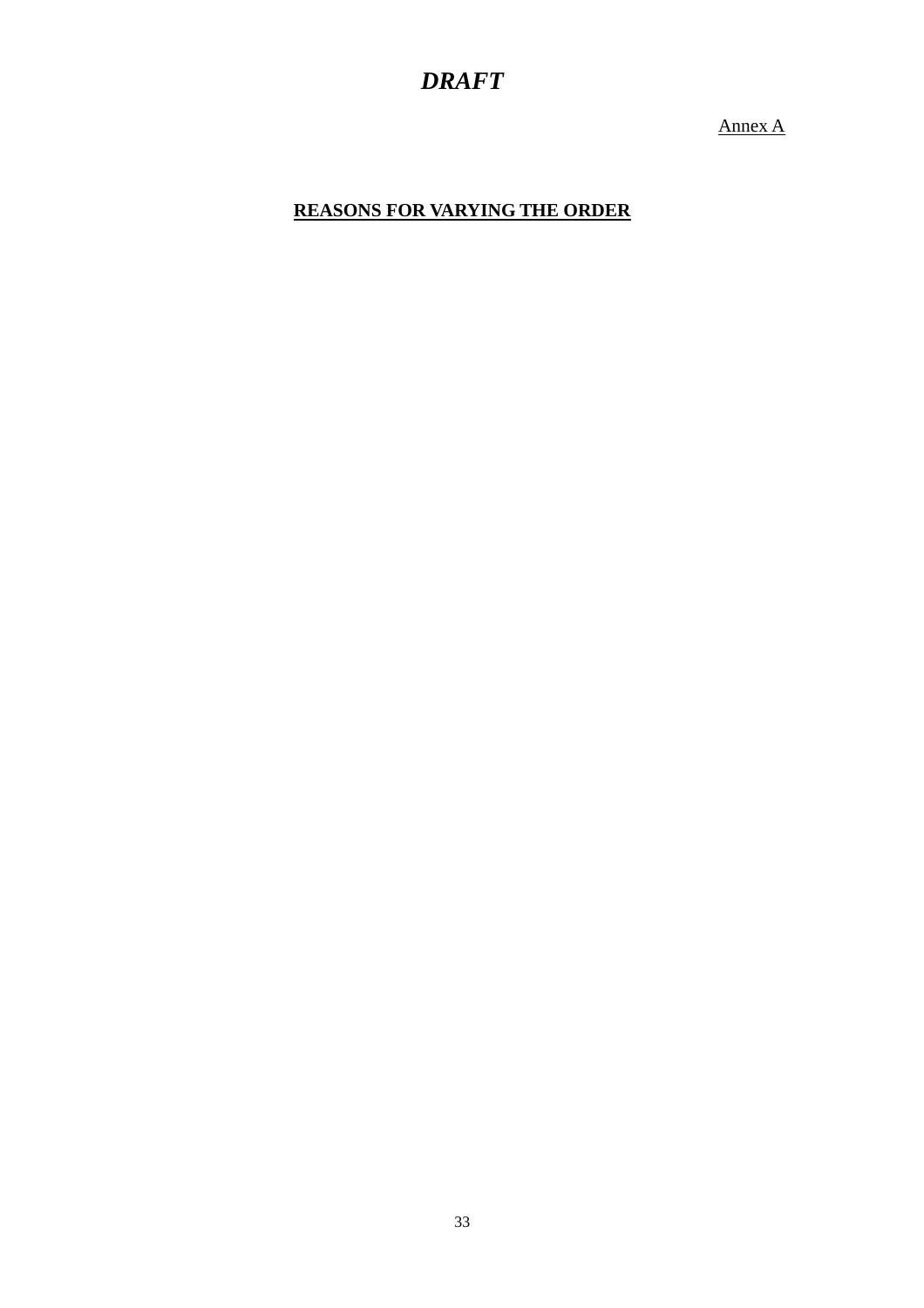### **Appendix IV**

#### **Food Recall Notification**

To: Director of Food and Environmental Hygiene (Attn: Superintendent (Food Surveillance and Labelling)) 43/F, Queensway Government Offices, 66 Queensway, Hong Kong. (Facsimile: 2521 4784)

#### **General**

| Name & Address of Recalling Company:                         |                                                                      |
|--------------------------------------------------------------|----------------------------------------------------------------------|
|                                                              |                                                                      |
| Contact Officer:                                             | Telephone:<br>(mobile)                                               |
| (Position):                                                  | (office)                                                             |
|                                                              | Fax:                                                                 |
|                                                              |                                                                      |
| Date of report/complaint to Company :                        | Date of notification to Food and Environmental                       |
|                                                              | Hygiene Department :                                                 |
| <b>Description of Food</b>                                   |                                                                      |
| Food Type:                                                   | Weight/Count:                                                        |
| <b>Brand Name:</b>                                           | Product/Pack Size:                                                   |
| Date Marking:                                                | Batch/Number code:                                                   |
| Quantity/ No. of Product Affected :                          | Origin/ Name, Address & Tel. No. of Local/<br>Overseas Manufacturer: |
|                                                              |                                                                      |
| Name & Tel. No. of person and post reporting the<br>problem: | Date of reporting:                                                   |
|                                                              |                                                                      |